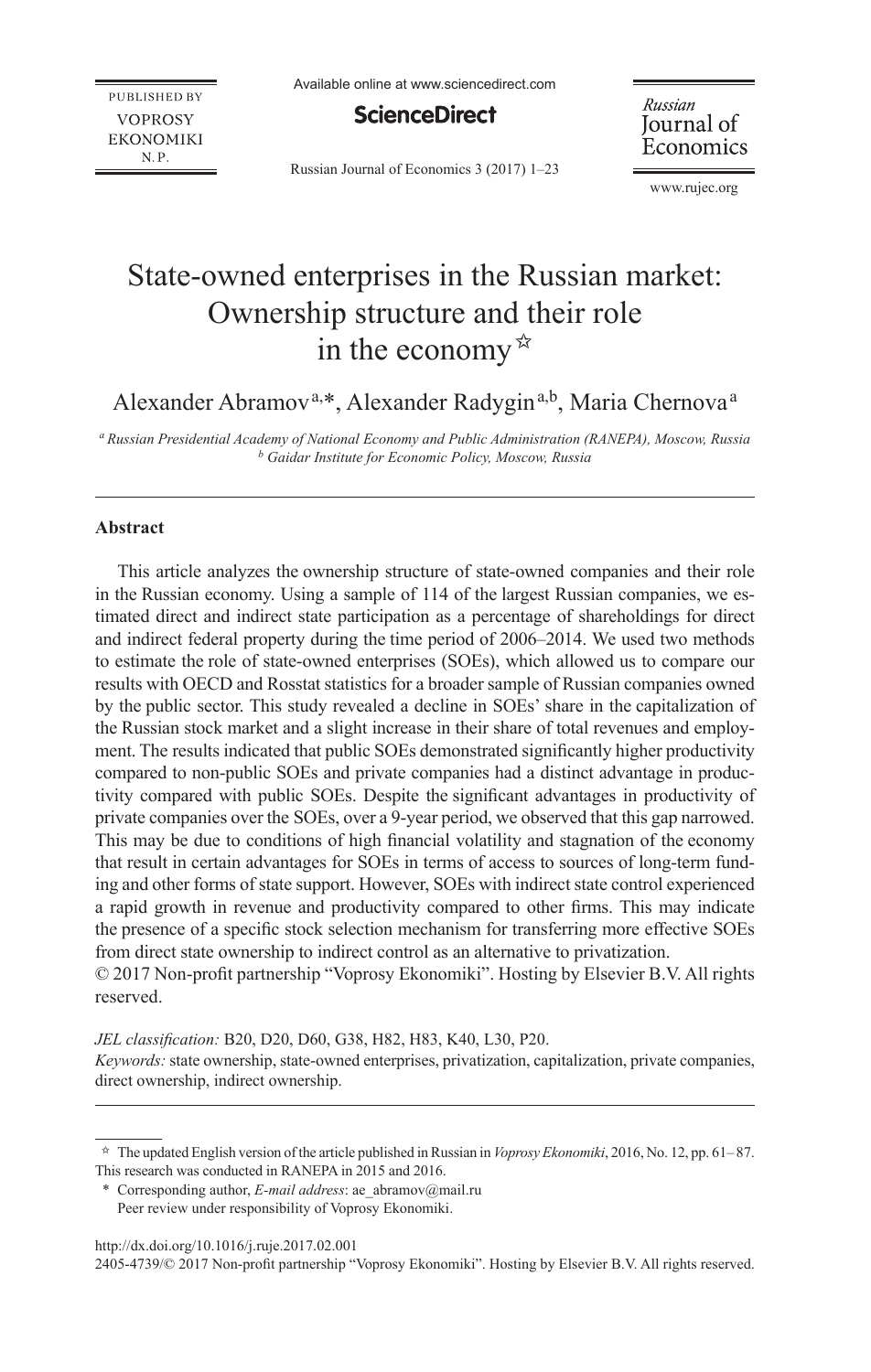# **1. Introduction: SOE analysis methodology**

Evaluating the role of the state as a company owner is one of the starting points in choosing an economic policy. Scholars have a long history of engaging in theoretical discussions regarding the permitted size of the public sector in the economy, the comparative efficiency of public and private property, and, consequently, the expediency of privatization.<sup>1</sup> Most empirical studies on this topic, including the ones conducted in Russia, were carried out following the mass privatization, prior to the 2008–2009 crisis. There is a great need to update methodological approaches and specify the data that are available for state-owned enterprises (SOEs) in Russia.

Rosstat's official data, which do not consider all of the pyramid-like holdings in the mixed sector, indicate that a reduction in the public sector's share of the Russian economy (with the exception of investments and employment) occurred from 2008 to 2015. According to the European Bank for Reconstruction and Development (EBRD), the public sector's share of Russia's GDP increased from 30% in 2005, to 35% in 2010.2 These data are informative in terms of trends, but seem grossly understated with respect to Russia's public sector. By early 2008, the degree of concentration of property owned by the state had reached 40%-45% according to the Expert-400 database. In 2009, various experts estimated this figure to be near 50%. According to certain experts' estimates, in 2015, the share (contribution) of state-owned enterprises in the GDP was near 29%–30% and the total contribution of the public sector was near 70% (compared to  $35\%$  in  $2005$ ).<sup>3</sup> The IMF (Hughes et al., 2014) and the Federal Antimonopoly Service (FAS) (2016) provided data that were similar in terms of totals, but differed in methodology.

In this study, we aggregated the results of the 2015–2016 empirical study. First, we analyzed the contribution of major Russian SOEs to the total economic activity and compared them to private businesses in terms of efficiency. From a methodological perspective, we focused on solidifying the term "state-owned enterprise" and analyzed the forms of government control over SOEs as indicated by direct or indirect ownership. In addition, this study evaluated the role of SOEs in the Russian economy, the financial market and changes over time by comparing the size of direct and indirect public ownership and a number of other indicators for private firms and for companies that were directly and indirectly owned by the state.<sup>4</sup>

First, we should specify the subject of research for analyzing SOEs efficiency. It may be unexpected, but academic sources and official documents issued by

<sup>&</sup>lt;sup>1</sup> Various ideas on this matter have been cited in literature on multiple occasions, including those mentioned in the lengthy discourse about "government failures" (Radygin and Entov, 2012), in theoretical privatization effectiveness models (Polterovich, 2012; Radygin and Entov, 2013), and following numerous empirical studies of the efficiency of private and public goods production from the 1970s to the 1990s (Radygin, 2014).

<sup>2</sup> EBRD Transition reports 2001–2011. Private companies (as opposed to state-owned) included all companies whose controlling stake belonged to private individuals and legal entities. This indicator is no longer tracked.

<sup>3</sup> Estimated data presented at the 2016 Gaidar Forum (Russia and the World: ALook into the Future) on January 14, 2016 (panel discussion "State-owned enterprises: Economic accelerator or brake?" http://en.gaidarforum.ru).

<sup>4</sup> Because the process of comparing efficiency between companies with different forms of ownership is questionable, we intend to present a detailed econometric analysis in a separate article. A comparison of results obtained by analyzing statistics from various company samples and building econometric models will serve as additional evidence of the sustainability of our study's conclusions.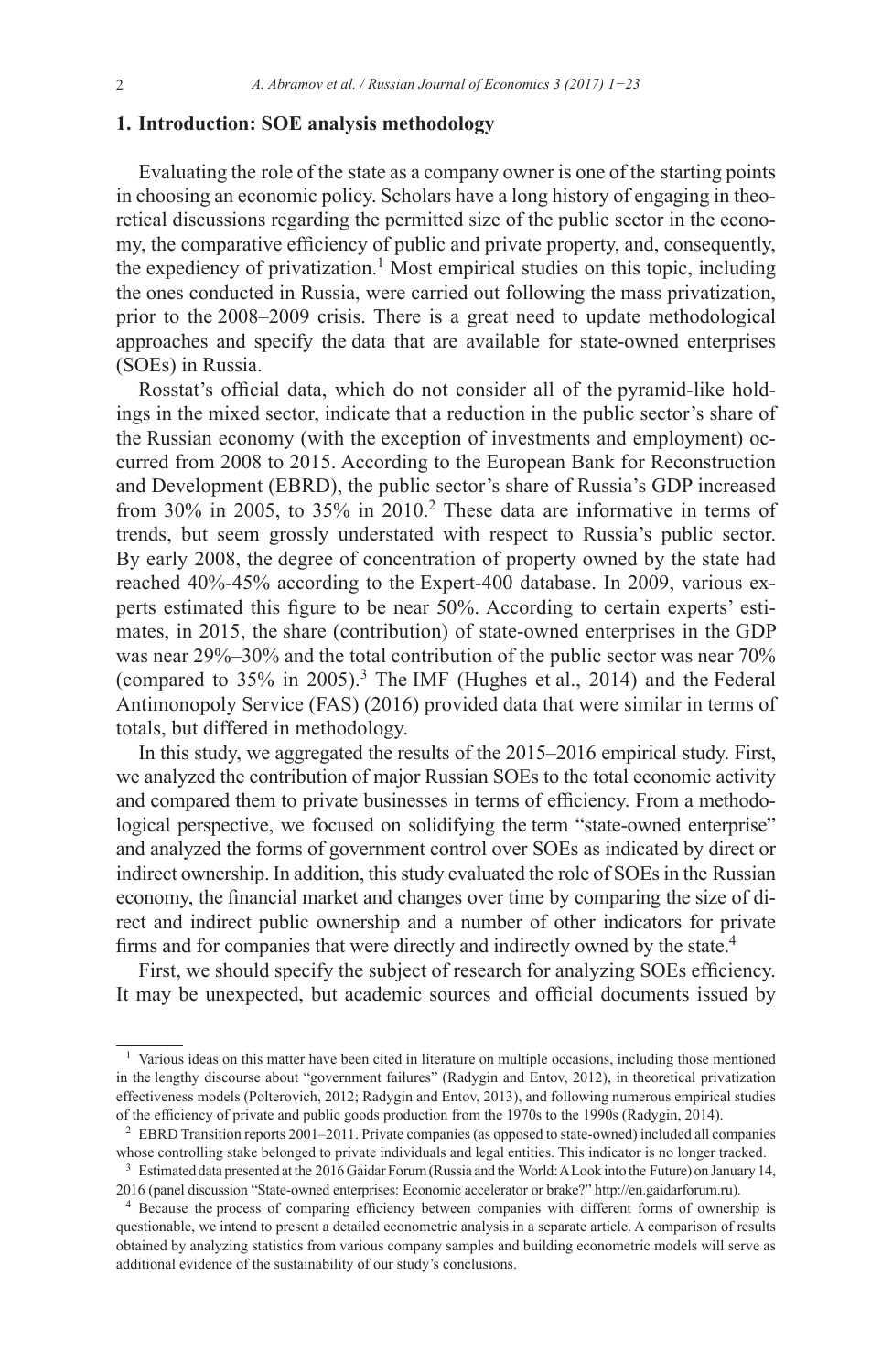national or international statistical agencies do not apply a unified approach to addressing this issue.

OECD experts note that there has never been a unified definition for the term "state-owned enterprises" and the statistics used to assess their role in the economy are fragmentary in nature.<sup>5</sup> In a number of cases, holding companies that were owned by regional authorities were not considered as shares owned by the state. This problem specifically affects the Czech Republic, Estonia, Finland, Mexico, Poland, and other countries. Samples of state-owned companies are not "scrubbed" in every country for organizations for which the state holds a minority stake (10% or less). Shares indirectly owned by the state through other organizations under its control are not always considered to be state-owned property.

This issue significantly complicates the ability to form a common approach to evaluate the role of SOEs in the economies of various countries. Nevertheless, the OECD (2015) has attempted to develop a unified definition of SOEs that would include companies controlled by the state, which acts as their sole owner or the owner of a majority or material minority stake (voting shares). Material minority ownership stakes represent shares (voting shares) of at least 10%.

Since the late 1990s, Russia's national statistics have included a set of indicators that describe state-owned and mixed-ownership (with the state's involvement) businesses. According to the Institutional Unit Classifier (IUC), stateowned companies include, for example, joint-stock companies where 50% (or more) of the authorized capital is owned by the state.<sup>6</sup> This is calculated based on shareholdings (shares in the authorized capital) that are at the disposal of authorized government agencies. Rosstat cites data on the basic parameters of mixedownership organizations regarding the state's involvement. However, unlike the OECD's SOE definition, Rosstat's definition does not include companies for which the state controls less than 10% of the authorized capital; Rosstat defines all organizations for which the state directly controls shareholdings (shares in the authorized capital) that exceed 0 as mixed-ownership companies.

A new system of indicators is currently being introduced to evaluate the efficiency of state-owned property management and to develop statistical monitoring for state unitary enterprises, government institutions (autonomous, budgetfunded, and treasury-funded), and economic entities whose authorized capital includes a portion of shares owned by the state or joint-stock companies for which the Russian Federation or subjects of the Russian Federation own a special right to participate in the management ("golden share"). However, there are no plans to make drastic changes to accounting procedures for state-owned and mixedownership companies.

Because of differences in definitional approaches between the OECD and Rosstat, it is difficult to evaluate SOEs role in the economy. Statistical data for SOEs that is published by Rosstat cannot be compared to data from other countries that are presented by international financial organizations. To address this discrepancy, we formulated two definitions of Russian SOEs: one definition corresponds to the OECD methodology and the second definition corresponds to

<sup>5</sup> The different definitions of SOE (e.g., in OECD countries) are considered in detail in Christiansen, 2011.

<sup>6</sup> In this case, state-owned property is defined as property beneficially owned by the Russian Federation (federal property) and subjects of the Russian Federation (RF subjects' property) (see: Rosstat, 2009, p. 314).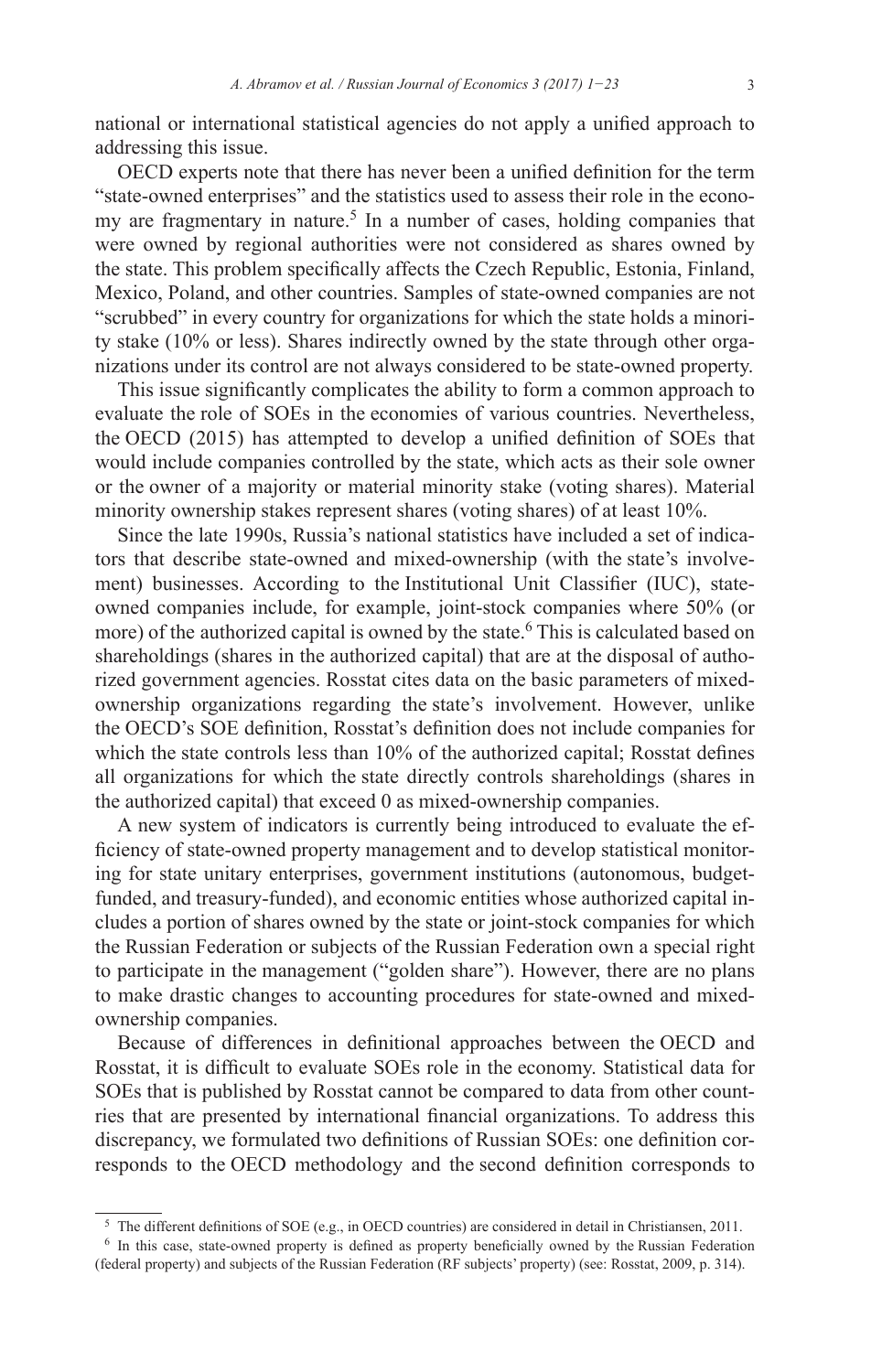the Rosstat methodology. This process has enabled us to obtain two company samples. The indicators for one sample can be used for inter-country comparisons and the indicators for the other sample can be used to compare Rosstat's estimates of public sector involvement in the economy.

According to the first definition, SOE refers to an organization that is controlled by the state, which acts as its sole owner or owns a majority or material minority stake (shares in the authorized capital). Material minority stakes are viewed as stakes (shares) of at least 10%. This definition is consistent with the OECD (2005, 2015) definition. For the sake of brevity, we refer to this approach as "Methodology 1."

For the second definition, SOEs are defined as organizations for which the state owns any stake (share in the authorized capital), regardless of its size. This approach only considers entities for which the state's ownership functions are performed by authorized government agencies of the Russian Federation or a constituent entity. This definition of SOE is consistent with Rosstat's methodology for evaluating the public sector. This approach is referred to as "Methodology 2."

Another important issue concerns a methodological clarification for evaluating the state's share in the ownership structure of Russian companies. To evaluate the structure of state-owned property in companies, we considered both direct and indirect state-owned property.

This is not a new approach for evaluating the state's share in the ownership structure.<sup>7</sup> However, we must ensure that the methodology used to calculate indirect ownership is transparent and data that accounts for recent trends in corporate governance are relevant.

Direct ownership implies that shares (stakes) owned by the state are managed by authorized government agencies. For example, as illustrated in Figure 1, approximately 60% of Company A's shares are directly owned by the state and managed by Rosimushchestvo (Federal Agency for Managing State-Owned Property). The remaining 40% shares are indirectly owned by the state because they are not managed by Rosimushchestvo, but by Company A1, which is controlled by the state.

A simple illustration of indirect ownership is as follows: the state owns company shares, not through authorized government agencies, but through other organizations or a chain of organizations. The size of the state's indirect ownership stake (share) in a given company is calculated as the product of shares owned by the state in the parent company, shares owned by the parent company in the subsidiary, those owned by the subsidiary in its subsidiary, etc., continuing to the company under review. This calculation method includes a unique feature: any majority (exceeding 50%) stake (shares in the authorized capital) of a parent company that is directly owned by the state is considered to be 100%.

We now explain the calculation for stakes (shares) that are indirectly owned by the state by using several illustrative examples (Fig. 2). The state indirectly owns 40% of the shares in Company A, which is calculated by multiplying the 40% share owned by Company A1 in Company A by 1, because in this case the stake directly owned by the state in the parent Company A1 is considered to be 100%.

<sup>7</sup> See, e.g., OECD (2005, 2015). An evaluation of indirect ownership of Russian companies during the 1990s and 2000s is presented in Sprenger (2010) and Chernykh (2008).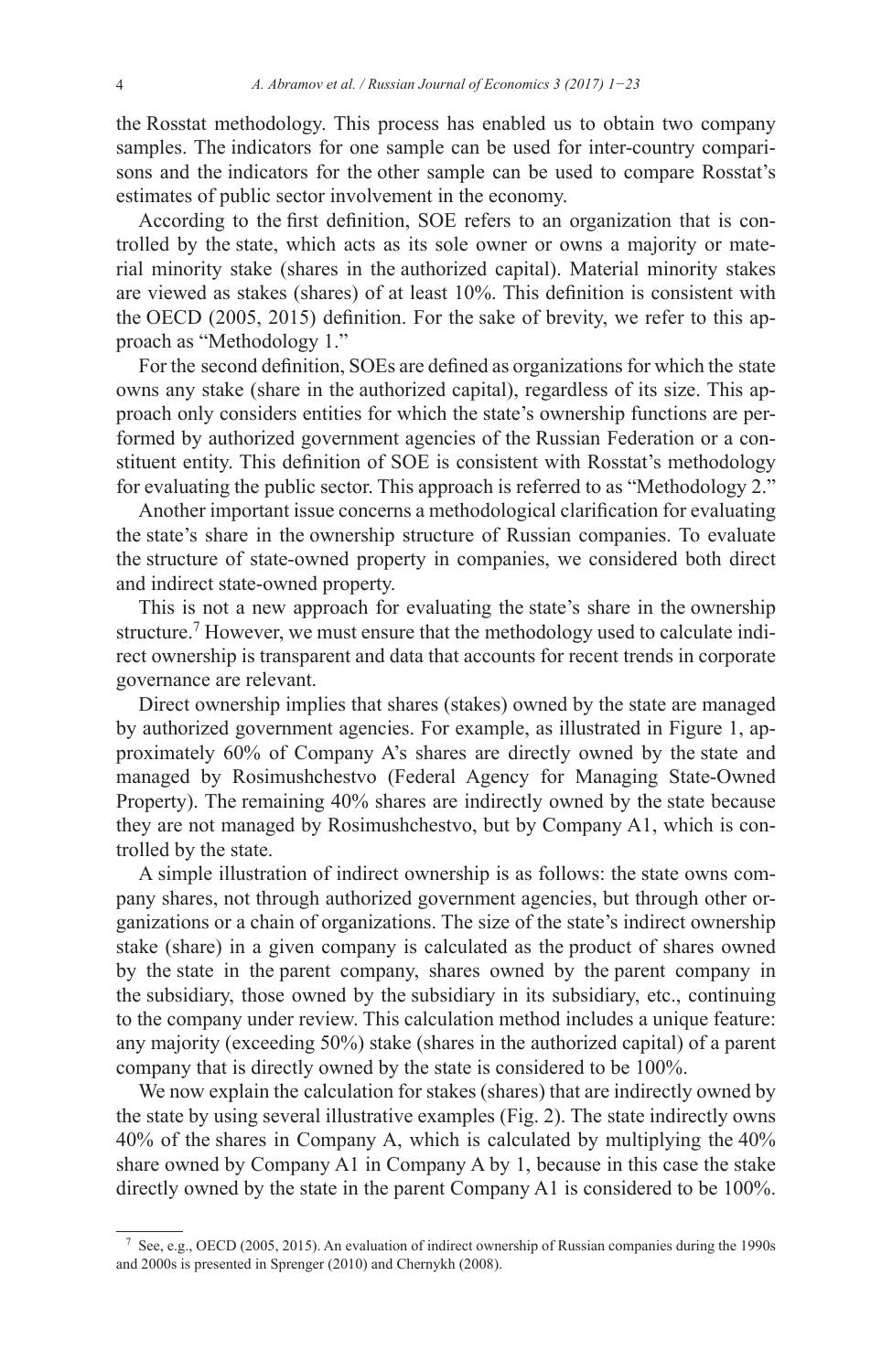

**Fig. 2.** Calculation of indirect state ownership.

For the second example, the stake indirectly owned by the state in Company B is 12%, which is calculated by multiplying the 40% share owned by Company B1 in Company B by 0.3, acting as a direct minority stake owned by the state in the parent Company B1.

For example, the share capital structure for Gazprom PJSC states that the Russian Federation, represented by Rosimushchestvo, controlled 38.37% of the shares as of 12/31/2014. This stake is directly owned by the state. In addition, Rosneftegaz OJSC owns 10.97% of its share capital which is in turn wholly controlled by Rosimushchestvo. Furthermore, the annual report for Gazprom PJSC names Rosgazifikatsiya OJSC as an owner, holding 0.89%, which in turn is controlled by Rosneftegaz OJSC (74.55%, a controlling stake considered as 100% for calculations). Therefore, the state's participation in Gazprom PJSC is identified at three levels in the ownership chain. In 2014, the direct share was 38.37% and the indirect share was 11.86%.

It should be noted that in each case the length of chain of ownership used for the calculation of indirect ownership was determined to be subject to the ability to identify stakes (shares) based on the companies' official statements. Amore general view of the methodology for analyzing the hierarchical structure of ownership is presented in Figure 3. An analysis of the ownership structure begins with the company under review and ends with the state (top-down). The calculation of the indirect share begins with the state and ends with the company for which the estimate is made (bottom-up). Each element of this structure (the vertex is provided in Figure 3) corresponds to the holding company and the connections (edge weight) characterize its share in the higher-level company. The analysis ends when all terminal elements are owned by anonymous or private owners, or the state or when the set hierarchy level is reached.

The next stage identifies separate chains in the hierarchy, which terminate with the state, by identifying all possible routes between the two vertexes, i.e., the company under review and the state. These chains are highlighted in bold lines in Figure 3. Subsequently, all chains in the ownership structure between the company under review and the state are included in the calculation.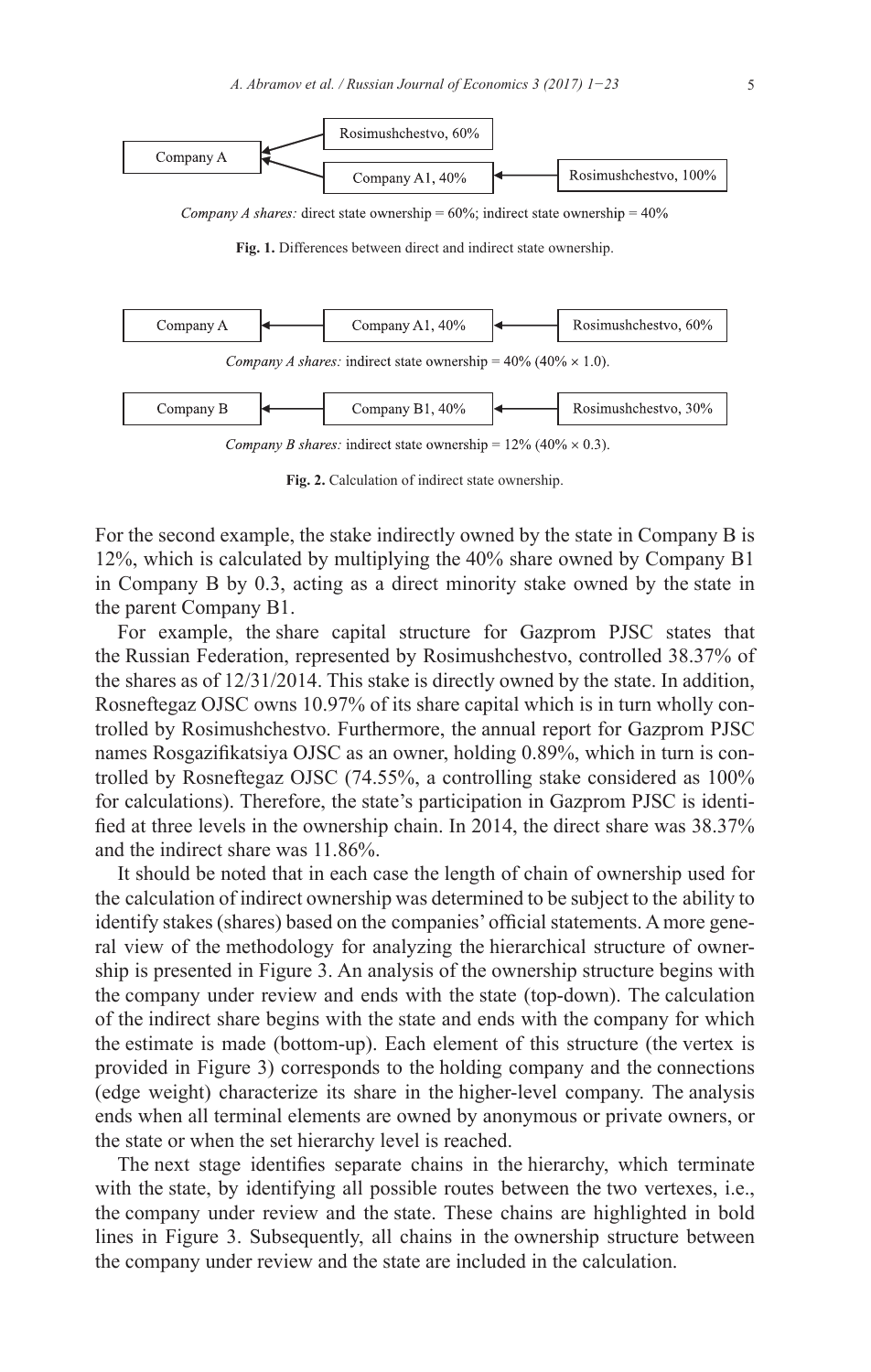

**Fig. 3.** Analysis of company ownership structure.

A controlling stake (a holding of more than 50%) of voting shares in each link of the ownership chain is considered to be 100% ownership for the calculations. We use  $v_i$  to represent the element in the ownership structure that corresponds to the ith company.  $d_{ii}$  represents the weighting that characterizes the stake owned by *υ*<sup>i</sup> in the *υ*<sup>j</sup> company. Then:

$$
d_{ij} = \begin{cases} d_{ij}, & \text{if } d_{ij} \le 0, 5 \\ 1, & \text{if } d_{ij} > 0, 5. \end{cases}
$$
 (1)

The contribution of  $C_k$  to the final estimate of indirect ownership is determined as a product of the stakes owned by all elements in the chain, beginning with the state:

$$
C_k = \prod d_{ij} \text{ for all } d_{ij}, \text{ within the chain that leads to the state.}
$$
 (2)

The final estimate of indirect ownership represents the sum of calculated contributions  $C_k$  of all *k* chains.

Based on this methodology, we calculated the stakes (shares) in companies indirectly owned by the state. This calculation enabled a more precise evaluation of the contribution of state-owned enterprises to a number of relevant indicators of the Russian economy and an analysis of the performance efficiency of those organizations compared with SOEs that are directly owned by the state and private companies.

An important issue arises regarding the effect of state ownership on the performance efficiency of SOEs when compared to ownership by private companies. This matter will be reviewed in detail in a separate article. For this study, we only note that our approach (sampling SOEs with direct and indirect state ownership and comparing their performance to private companies) considers a new perspective of SOE business performance. We discovered that a comparison of the two samples with private companies yielded conflicting results, which suggests that there are substantial differences in efficiency not only between SOEs and private firms but also between SOEs that are directly and indirectly owned by the state.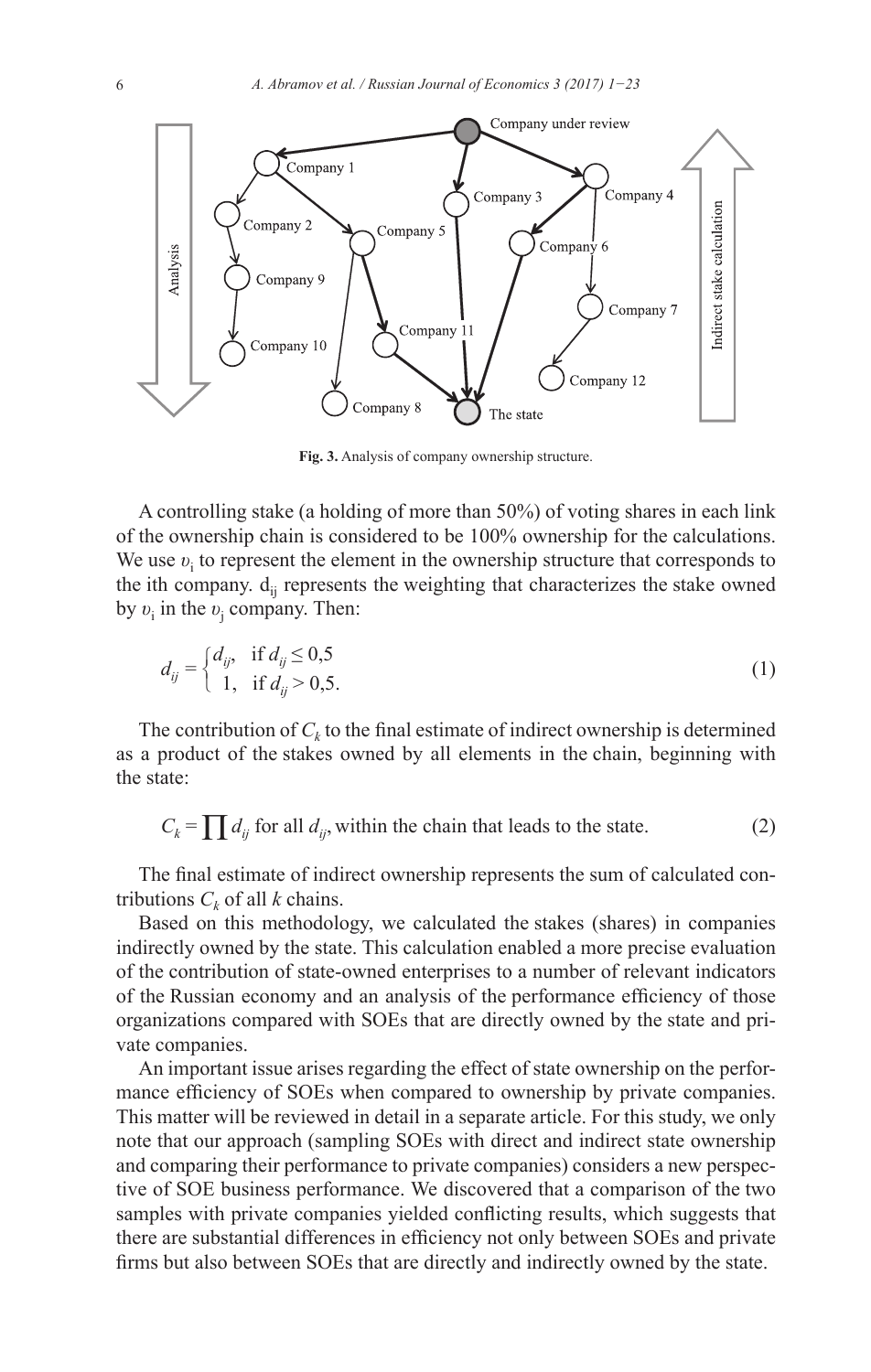#### **2. Sample description**

This study evaluated the role of SOEs in the Russian economy based on data from 114 companies for the time period from 2006 to 2014. The companies reviewed accounted for 63% of market capitalization and 5.9% of employment in 2014 and their total revenue accounted for 16.2% of all revenues reported for the Russian economy. Of the sample, 74 organizations were directly and/or indirectly owned by the state by percentages that exceeded zero. 61 companies met the definition of state-owned enterprises according to Methodology 1. 54 companies met the SOEs criteria according to Methodology 2.

The sample included the highest-cap public companies whose shares or bonds were listed.8 The analysis of the ownership structure also used data from the SPARK-Interfax database and annual reports published on the websites of the issuers. Due to insufficient transparency of the data, the sample did not include information about state unitary enterprises (SUE) and institutions, with the exception of Russian Post FSUE. The data included certain limitations on the sample size, particularly with respect to state-owned enterprises, because of limited availability of company data and official statements.

Table 1 provides the distribution of all observations that were included in the 2006– 2014 sample. For illustrative purposes, we selected intervals corresponding to the criteria of fully private companies, companies for which the state owned up to 10% of the authorized capital, SOEs for which the state owned a material minority stake in the authorized capital (between 10% and 50%), and SOEs with state-owned majority stakes. The data are separated by direct ownership, indirect ownership, and the sum of direct and indirect ownership of the state. For one observation, we analyzed a set of factors regarding a company's financial condition *i* and its ownership structure during the year *t*. Accordingly, from the total sample of 114 companies with over 9 years of data, we obtained a total of 1,026 observations for each company-year pair; a certain portion of these pairs had gaps due to the unavailability of reports for certain periods in the database or in the public domain. Areview of the sample suggested that 35.1% of all companies were entirely privately owned (0% direct and/or indirect ownership by the state) based on an aggregate accounting of stakes (shares) that were directly and/or indirectly owned by the state. A comparable number of companies (35.9%) were controlled by the state and the share of direct and indirect ownership exceeded 50%. Companies for which the state owned less than 10% of the shares (voting

| State ownership     |       | Number of companies from the sample within the stated range of state ownership |               |                   |  |  |  |  |
|---------------------|-------|--------------------------------------------------------------------------------|---------------|-------------------|--|--|--|--|
|                     | $0\%$ | $> 0\% - 10\%$                                                                 | $10\% - 50\%$ | $50\%$ to $100\%$ |  |  |  |  |
| Direct              | 47.48 | 17.78                                                                          | 11.31         | 23.43             |  |  |  |  |
| Indirect            | 76.36 | 2.88                                                                           | 9.25          | 11.51             |  |  |  |  |
| $Direct + indirect$ | 35.05 | 14.18                                                                          | 14.90         | 35.87             |  |  |  |  |

**Table 1** Distribution of observations between basic indicators of ownership structure (%).

*Source:* Authors' calculations.

<sup>8</sup> These companies are required to publish quarterly reports on securities according to Appendix 3 of the Regulation on the Disclosure of Information by Issuers of Listed Securities, approved by the Bank of Russia Order No. 454-P, dated 12/30/2014. Data regarding the owners of such companies are contained in Section 6.3 of the quarterly reports published by the issuers.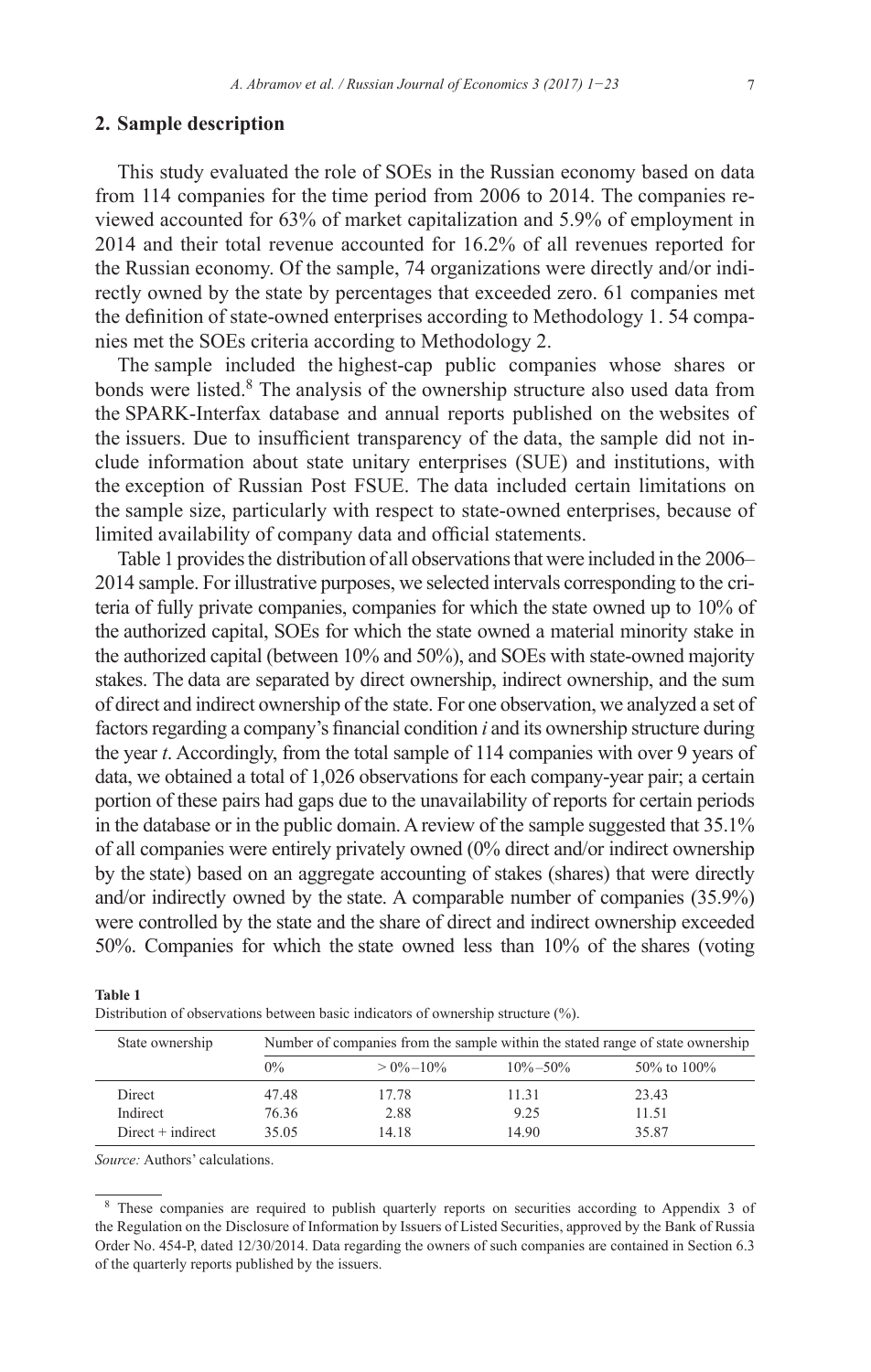shares) in the authorized capital, included approximately 14.2% of the observations. This total number of companies with minority stakes (shares) owned by the state did not generally fall within the SOE definition used by the OECD.

Using only the direct ownership criterion, 47.5% of all companies were fully private companies and 23.4% of all companies were state-owned according to the Rosstat definition, where the state owns more than 50% of the voting shares or shares in the authorized capital. Companies for which the state directly owns voting shares (shares in the authorized capital) between 0% and 50% accounted for 29.1% of the observations  $(17.8% + 11.3%)$ .

The sample included 6 companies that had a "golden share" among the shareholdings in the ownership structure, which indicated additional state control in these companies. The companies were grouped according to industry; this grouping was based on the specializations used for the RBC-500 rating.<sup>9</sup> The characteristics of the division between direct and indirect state-owned stakes are described in Table 2, by industry.

| v<br>۰.<br>v<br>۰,<br>I |  |
|-------------------------|--|
|-------------------------|--|

Distribution of direct and indirect state ownership by industry, 2006–2014 (%).

| Industry                     | $\boldsymbol{N}$ | $m_{dir}$      | $\sigma_{dir}$ | $m_{indir}$  | $\sigma_{\text{\it indir}}$ | $m_{\scriptscriptstyle sum}$ | $\sigma_{\rm sum}$ |
|------------------------------|------------------|----------------|----------------|--------------|-----------------------------|------------------------------|--------------------|
| Air transportation           | 1.75             | 25.59          | 26.33          | $\theta$     | $\theta$                    | 25.59                        | 26.33              |
| Automobile industry          | 2.63             | 14.82          | 21.45          | 5.08         | 9.89                        | 19.89                        | 20.11              |
| Nuclear power                | 2.63             | 66.92          | 47.67          | 33.00        | 47.57                       | 99.93                        | 0.38               |
| Airports                     | 2.63             | 72.08          | 35.34          | 0.85         | 2.40                        | 72.93                        | 35.69              |
| Banking                      | 6.14             | 25.84          | 33.16          | 4.62         | 17.20                       | 30.46                        | 33.95              |
| Geological                   | 0.88             | 100.00         | $\theta$       | $\mathbf{0}$ | $\theta$                    | 100.00                       | $\mathbf{0}$       |
| Hydro acoustics              | 0.88             | 100.00         | $\theta$       | $\theta$     | $\theta$                    | 100.00                       | $\theta$           |
| Construction and development | 0.88             | 0.00           | $\theta$       | 15.54        | 11.97                       | 15.54                        | 11.97              |
| Diamond mining               | 1.75             | 47.36          | 38.77          | 34.90        | 36.11                       | 82.26                        | 6.77               |
| Gold mining                  | 1.75             | $\theta$       | $\overline{0}$ | $\mathbf{0}$ | $\theta$                    | $\theta$                     | $\theta$           |
| Coal mining                  | 0.88             | $\theta$       | $\theta$       | $\mathbf{0}$ | $\theta$                    | $\theta$                     | $\theta$           |
| Railroad transportation      | 0.88             | 100.00         | $\theta$       | $\theta$     | $\theta$                    | 100.00                       | $\theta$           |
| Mechanical engineering       | 7.89             | 10.47          | 15.64          | 13.29        | 28.00                       | 23.76                        | 28.65              |
| Mineral fertilizers          | 1.75             | $\overline{0}$ | $\mathbf{0}$   | $\mathbf{0}$ | $\mathbf{0}$                | $\mathbf{0}$                 | $\theta$           |
| Oil and gas                  | 11.40            | 11.38          | 28.54          | 15.20        | 32.83                       | 26.59                        | 40.10              |
| Real estate                  | 0.88             | 6.43           | 4.82           | $\theta$     | $\theta$                    | 6.43                         | 4.82               |
| Military-industrial complex  | 7.89             | 73.40          | 37.44          | 12.89        | 24.36                       | 86.29                        | 28.90              |
| Wholesale machinery          | 0.88             | $\theta$       | $\theta$       | $\mathbf{0}$ | $\theta$                    | $\theta$                     | $\theta$           |
| Food production              | 0.88             | $\theta$       | $\theta$       | $\mathbf{0}$ | $\theta$                    | $\theta$                     | $\mathbf{0}$       |
| Postal services              | 0.88             | 100.00         | $\theta$       | $\theta$     | $\theta$                    | 100.00                       | $\theta$           |
| Stevedore operations         | 0.88             | 20.00          | $\theta$       | $\theta$     | $\theta$                    | 20.00                        | $\theta$           |
| Infrastructure construction  | 1.75             | $\theta$       | $\theta$       | 47.06        | 51.45                       | 47.06                        | 51.45              |
| Telecommunications           | 3.51             | 10.55          | 18.39          | 12.67        | 14.68                       | 23.22                        | 22.18              |
| Transportation               | 1.75             | $\mathbf{0}$   | $\mathbf{0}$   | 30.59        | 36.27                       | 30.59                        | 36.27              |
| Pipeline transportation      | 0.88             | 100.00         | $\mathbf{0}$   | $\mathbf{0}$ | $\mathbf{0}$                | 100.00                       | $\theta$           |
| Coal production              | 1.75             | $\mathbf{0}$   | $\theta$       | $\mathbf{0}$ | $\theta$                    | $\overline{0}$               | $\mathbf{0}$       |
| Wholesale pharmaceuticals    | 0.88             | $\theta$       | $\theta$       | $\theta$     | $\theta$                    | $\Omega$                     | $\theta$           |
| Chemicals and petrochemicals | 5.26             | $\theta$       | $\theta$       | 4.88         | 18.06                       | 4.88                         | 18.06              |
| Non-ferrous metals           | 5.26             | $\theta$       | $\Omega$       | $\theta$     | $\theta$                    | $\theta$                     | $\theta$           |
| Electric power               | 21.93            | 20.89          | 33.33          | 17.32        | 27.66                       | 38.21                        | 36.19              |
|                              |                  |                |                |              |                             |                              |                    |

*Legend: N*—the percent of observations in the sample;  $m_{dir}$ —the average shares directly owned by the state; *σdir*—the standard deviation of shares directly owned by the state; *mindir*—the average shares indirectly owned by the state; *σindir*—the standard deviation of shares indirectly owned by the state; *msum*—the average total shares owned by the state; and  $\sigma_{\text{sum}}$ —the standard deviation of total shares owned by the state. *Source:* Authors' calculations.

<sup>9</sup> http://www.rbc.ru/rbc500/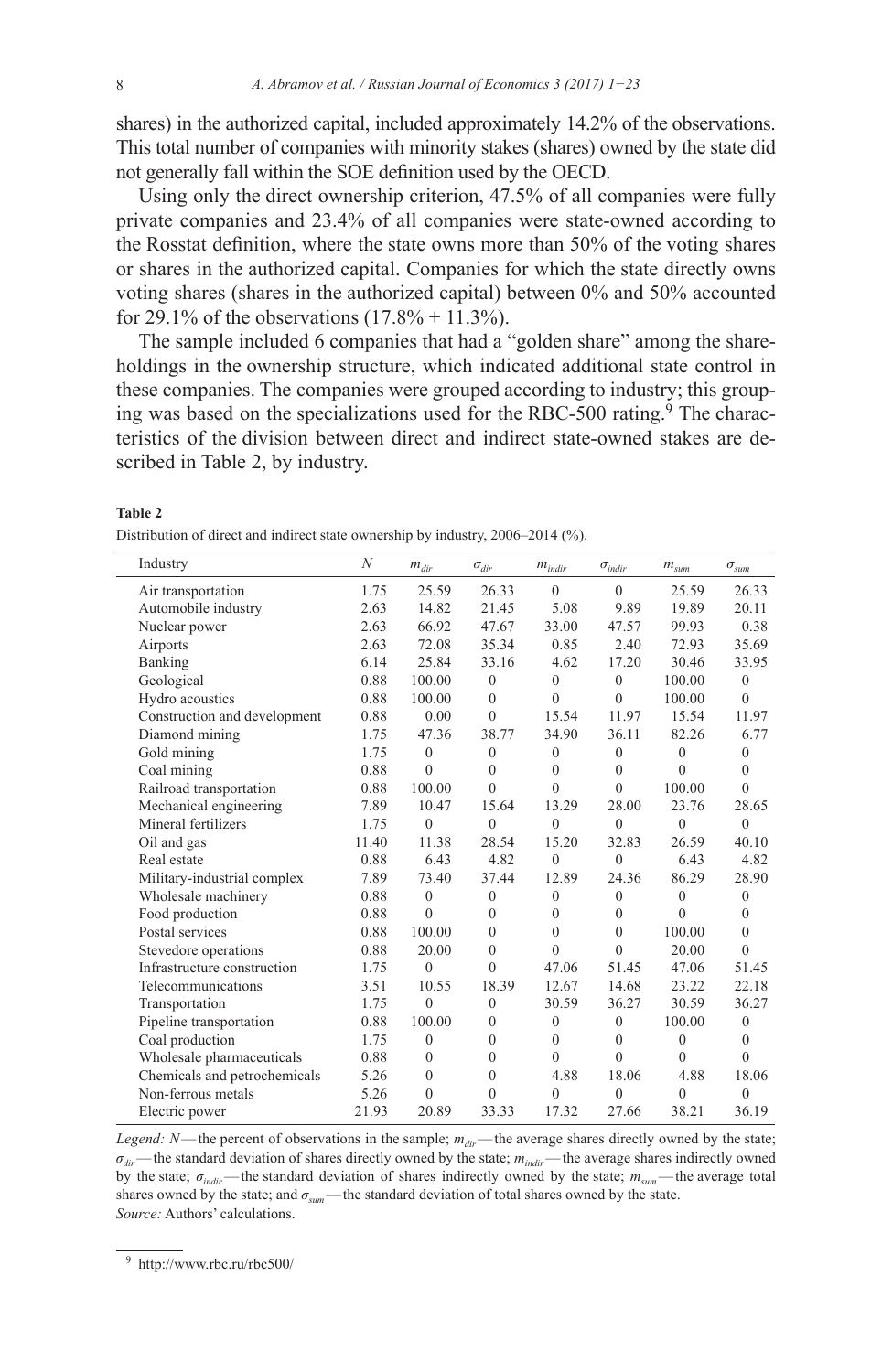Most of our sample included companies in the power industry (22% of observations), oil and gas (11.4%), mechanical engineering, and the military-industrial complex (7.89%). The highest average level of direct state ownership (over 47%) occurred in the nuclear power industry, airports, the military-industrial complex, diamond mining, and other industries that are represented by a small number of companies. For roughly half of the industries, we noted a significant dispersion of direct shares that were owned by the state, as reflected in the standard deviation, which suggests that the sample included companies from different industries and with different proportions of state ownership within the industry.

On average, the greatest indirect share of the state occurred in the nuclear power industry, diamond mining, infrastructure construction, and transportation (over 30%). The standard deviation is sufficiently high for most industries. When analyzing the sum of direct and indirect state-owned shares, the state's ownership in the nuclear power industry, airports, diamond mining, and the military-industrial complex exceeded 70% without accounting for industries represented by a small number of companies in the sample. Therefore, we identified industries with significant state ownership and significant dispersion among its stakes.

## **3. Evaluating the role of SOEs in the economy**

The role of SOEs in the economy, as a general rule, is evaluated based on their share of total market capitalization, the number of employees, and total revenues. An analysis of those indicators within the major SOE sample provides a better understanding of the trend towards an increasing share of the public sector in the economy, allows to compare the scale of the state's presence as an owner of major companies with similar indicators in other countries, and, finally, the economic performance of SOEs and private companies. It is also important to evaluate the role of major public SOEs using performance figures for all companies with state and mixed ownership. This enables us to determine the level of concentration of entities within the public sector and indirectly analyze the efficiency of non-public SOEs.

# *3.1. The role of SOEs in capitalization*

Most prior studies on the role of SOEs in capitalization are primarily concerned with the pre-crisis period (before 2008) and noted the trend of an increasing share of SOEs in the total capitalization of Russian public companies. According to Troika Dialog (Krasnitskaya, 2008), occasionally referred to (see, e.g., OECD, 2015; Polterovich, 2012; Sprenger, 2010), the share of state-controlled companies in the total capitalization of Russian companies increased from 24% in 2004, to  $40\%$  in  $2007$ .<sup>10</sup> This trend appears to reflect the ongoing growth of state ownership in the oil and gas sector and the process of creating state-owned vertically integrated companies. This partially coincides with our data (Table 3) which indicates that the share of SOEs according to Methodology 2 increased from 43.3% of the total capitalization of all companies listed on the Moscow Stock Exchange in 2006, to 44.6% in 2007.

<sup>&</sup>lt;sup>10</sup> The sample of companies used in the Troika Dialog study was more consistent with our SOEs sample that was formed according to Methodology 2.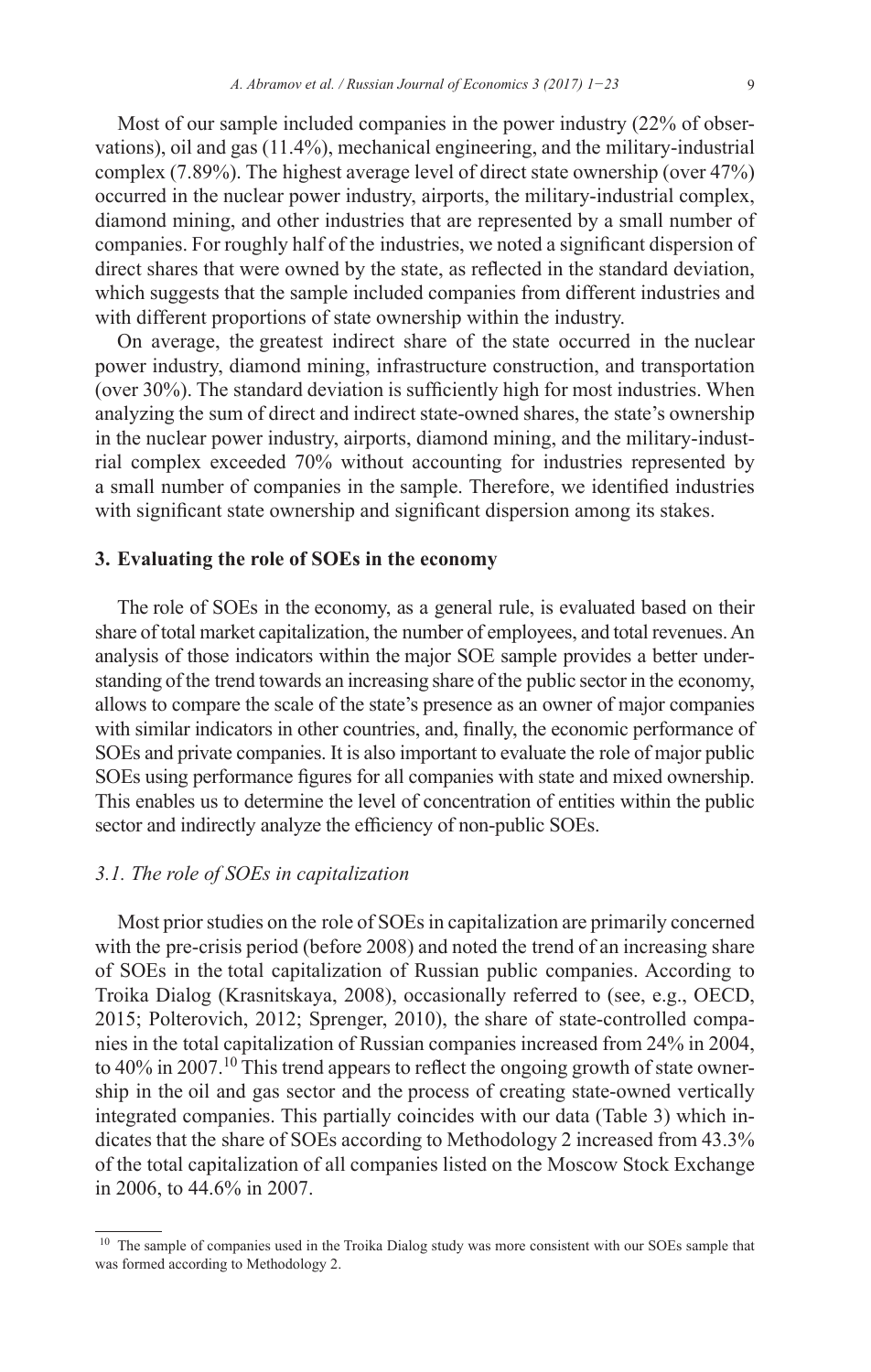| Year | Company capitalization                 | SOE capitalization within the sample, according to |                                                                 |          |               |  |  |  |
|------|----------------------------------------|----------------------------------------------------|-----------------------------------------------------------------|----------|---------------|--|--|--|
|      | on the Moscow Stock<br>Exchange, total | Methodology 1                                      |                                                                 |          | Methodology 2 |  |  |  |
|      | RUB billion                            | RUB billion                                        | RUB billion<br>share, $%$<br>52.6<br>11 031<br>14 5 8 9<br>50.3 | share, % |               |  |  |  |
| 2006 | 25 4 8 2                               | 13 4 13                                            |                                                                 |          | 43.3          |  |  |  |
| 2007 | 32 740                                 | 16 480                                             |                                                                 |          | 44.6          |  |  |  |
| 2008 | 11 017                                 | 5 3 0 0                                            | 48.1                                                            | 4 2 5 9  | 38.7          |  |  |  |
| 2009 | 23 091                                 | 11 048                                             | 47.8                                                            | 9 0 5 6  | 39.2          |  |  |  |
| 2010 | 28 975                                 | 12 3 2 7                                           | 42.5                                                            | 10459    | 36.1          |  |  |  |
| 2011 | 24 7 54                                | 10 9 19                                            | 44.1                                                            | 8860     | 35.8          |  |  |  |
| 2012 | 25 213                                 | 10 956                                             | 43.5                                                            | 8 0 0 4  | 31.7          |  |  |  |
| 2013 | 25 3 24                                | 10 5 37                                            | 41.6                                                            | 7797     | 30.8          |  |  |  |
| 2014 | 23 156                                 | 9 0 9 2                                            | 39.3                                                            | 7 7 2 8  | 33.4          |  |  |  |

**Table 3** SOE capitalization in the economy and within the sample, 2006–2014.

*Source:* Authors' calculations.

However, following the financial crisis, the trend changed. Since 2008, the longterm reduction in the total capitalization of the Russian stock market has been accompanied by a reduction in the share of SOEs. Over the nine-year period, the capitalization of shares on the Moscow Stock Exchange decreased from RUB 25.5 trillion in 2006, to RUB 23.2 trillion in 2014, or by 9.0%. Concurrently, the share of SOEs for the Methodology 1 sample in the total Russian market capitalization decreased from 52.6% in 2006, to 39.3% in 2014, and for the Methodology 2 sample, from 43.3% to 33.4%, respectively. Although SOEs have often been in a more advantageous post-crisis position in terms of receiving state support, private companies have better adapted to changing economic conditions, which resulted in a slower rate of decrease in capitalization than for SOEs.

Our results coincide with study results published by the Ecstrat consulting company for Copley Fund Research in 2016, which are based on the analysis of performance results from 6,600 companies in 61 countries, including Russia. According to their estimates, "an enormous lag behind the market" resulted from the lower returns and decreased efficiency of the financial activities conducted by state-owned enterprises when compared to private companies (see Overchenko and Velichko, 2016).

According to our estimates, the share of SOEs in the capitalization of shares for Russian issuers is one of the highest within the sample of companies from OECD countries and China. As illustrated in Figure 4, in 2012, the share of SOEs calculated according to Methodology 1 in Russian stock market capitalization (32.7%) was lower than comparable indicators for the Czech Republic (43.5%) and China (42.9%). Concurrently, according to OECD estimates, the average share of SOEs in its member states was approximately 3%, and roughly 10.5% on average throughout the world. It should be noted that the capitalization calculation in our sample included only companies whose shares were circulated on an exchange. This did not include the Russian Post, Russian Railways, and companies in the militaryindustrial complex that hold public bond offerings and their shares do not freely circulate. This implies that the actual share of SOEs in the total market capitalization for Russian share issuers may be significantly higher than reported in this study.

It should be noted that privatization is again becoming a global trend in the world economy. The new and noticeable increase in privatization transac-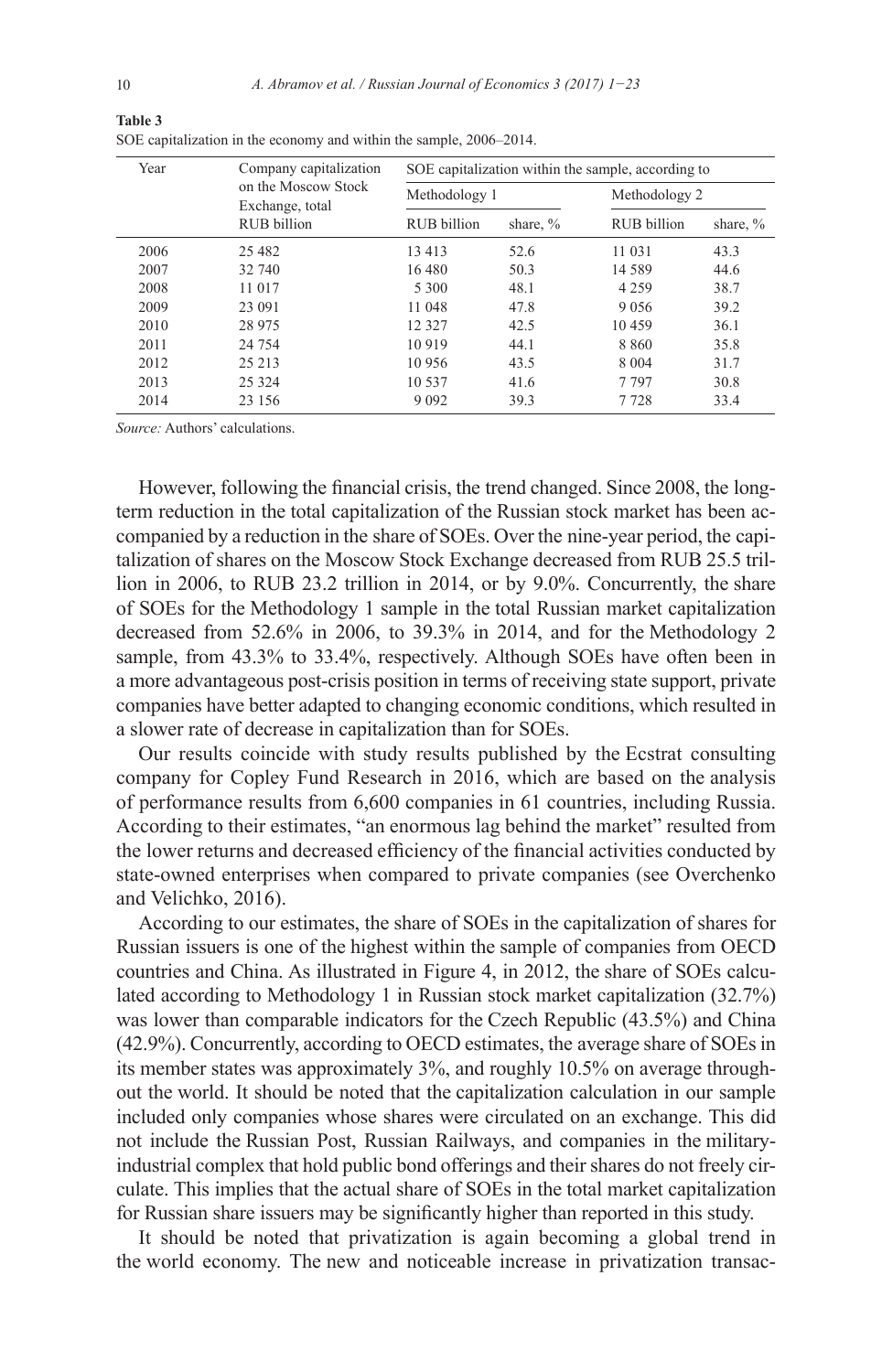

**Fig. 4.** Share of public SOEs in total market capitalization for various countries, 2012 (%).

*Sources:* Authors' calculations; data on SOE capitalization abroad—OECD (2016); consolidated capitalization of companies on the Moscow Stock Exchange and capitalization of SOEs in Russia according to Methodology 1 using data from Table 3; capitalization across foreign countries from the World Bank's WDI database.

tions around the world allows us to evaluate the 2012–2015 period as the beginning of a new and massive wave of privatization, which may last for many years to come.<sup>11</sup> In these conditions, discussions about decreasing the share of state ownership in the Russian economy are highly topical, particularly in the context of the public sector dynamics during the 2000s.

# *3.2. The role of SOEs in revenues and the GDP*

Rosstat recently began to disclose data on total revenues for the entire Russian economy and for state-owned and mixed-ownership groups of companies within the Unified Interdepartmental Information and Statistics System. This is why, until now, there have been almost no evaluations of the contribution of SOEs to this indicator.

Taking into account the novelty of our analysis, we need to provide a number of methodological explanations. According to Rosstat, 529,300 enterprises are fully or partially owned by the state. This number includes companies of various organizational and legal forms and includes unitary enterprises, funds, non-commercial organizations based on the right of operating management, associations and unions of legal entities, non-commercial partnerships, joint-stock companies, autonomous institutions, and, in certain cases, state-funded institutions.

<sup>&</sup>lt;sup>11</sup> Between 2012 and 2015, the governments of most countries, either directly or indirectly, initiated the privatization process for assets totaling USD 813 billion. New privatization plans are noted in countries in nearly every region of the world. Although they may differ significantly in strategic and/or structural considerations, purely tactical steps, including as a means to replenish the budget, improve overall economic performance, etc. (Megginson, 2015).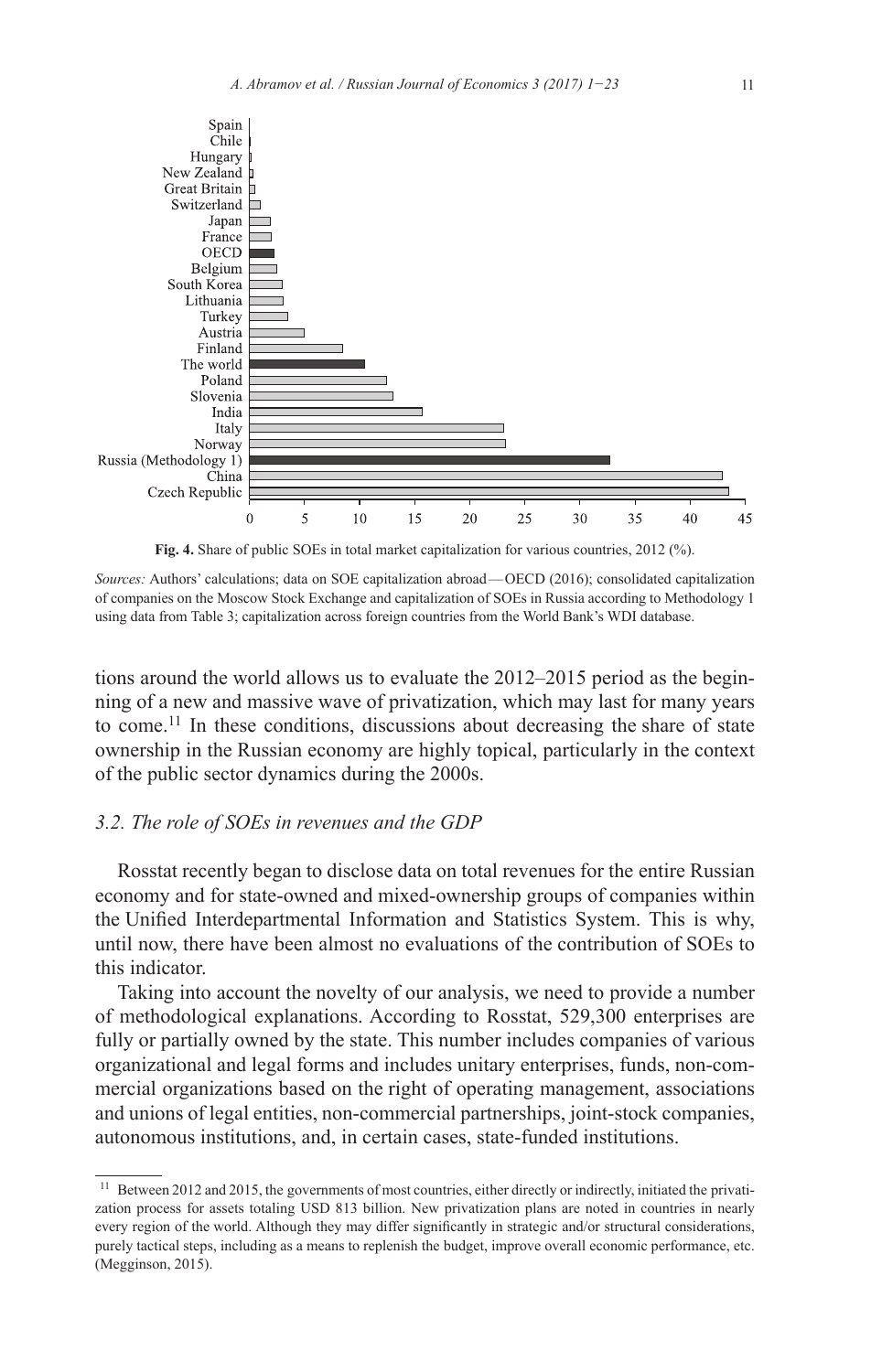Unfortunately, Rosstat does not disclose the contribution of each organization type to the total revenues across state-owned and mixed-ownership enterprises. Therefore, in this study we only used its indirect estimates. To this end, we needed to evaluate the number of commercial organizations (i.e., those that generate revenues) included in Rosstat's sample and then compare their revenues to the sales of major public SOEs.

The IMF report (Hughes et al., 2014), with reference to the Russian Treasury, stated that the number of public corporations was approximately 31,000 in early 2013. In the same report, IMF experts demonstrated that in terms of the approaches used to define public corporations, there are minor discrepancies between Rosstat's and the Treasury's figures. However, for the purposes of our study, we assumed that between 30,000 and 31,000 commercial companies (i.e., those that generate revenues) are either fully or partially owned by the state. According to Rosimushchestvo<sup>12</sup> and the Federal Registry, as of December 1, 2015, Russia had 1,783 joint-stock companies with shareholdings owned by the federal government and 18,102 owners of federal property, including 1,257 federal unitary enterprises. Another 5,200 joint-stock companies (with direct and indirect state-owned shares exceeding 50%) and 4,200 unitary enterprises were controlled by subjects of the Russian Federation as of early 2015.

This array of organizations, classified by the IMF as "commercial corporations", should be more correctly compared to our sample of SOEs according to Methodology 2. This sample includes 54 major public companies, each included among the enterprises under review, accounted for by Rosstat.

Based on Table 4, we reach the following conclusions. From 2006 to 2014, there was a trend towards a moderately decreasing share of organizations either fully or partially owned by the state in terms of total revenues across the entire economy. The share of these companies decreased from 13.5% in 2006, to 11.6% in 2014. These data indicate a reduced role of the public sector in the Russian economy, according to the official Rosstat statistics. The share of 54 public companies in our sample according to Methodology 2 also decreased over the nineyear period, from 8.9% in 2006, to 7.8% in 2014. Because those public SOEs are included in the extended Rosstat sample, data confirmed the generally positive trend towards a decreasing contribution of SOEs that are directly controlled by the state in the Russian economy.

Only 54 SOEs in the Methodology 2 sample generated more than  $\frac{2}{3}$  of the total revenues from the sale of goods and services generated by approximately 30,000–31,000 public-sector organizations. For example, in 2014, these organizations accounted for RUB 14.5 trillion of a total of RUB 21.6 trillion across all state-owned or mixed-ownership organizations, or 68.0%. The remaining tens of thousands of non-public organizations in the public sector accounted for only RUB 7.1 trillion of revenues, or 32.0%, which indicates a very high concentration of production of public sector goods and services. Ultimately, this leads to the monopolization of economic sectors where major SOEs operate and limits competition and incentives for improving performance efficiency. Concurrently, a two-level economic structure is evolving within the public sector, where several

<sup>&</sup>lt;sup>12</sup> 2015 performance report on the estimate federal property privatization plan for 2014–2016, [http://www.](http://www.rosim.ru/about/reports) [rosim.ru/about/reports](http://www.rosim.ru/about/reports)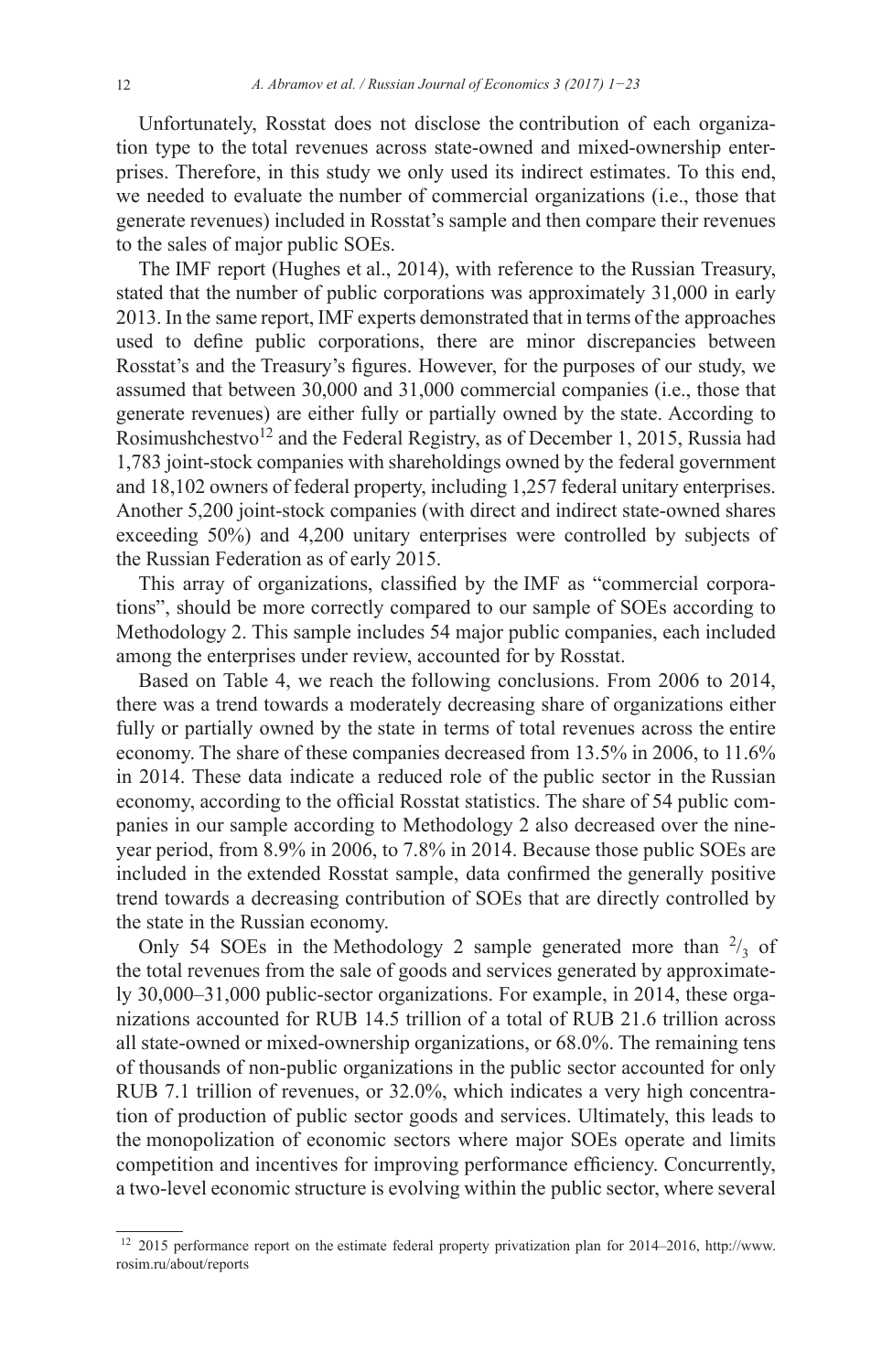| Year | Company revenues                         |                                                                                        |             |                                    |             |               |             |  |  |
|------|------------------------------------------|----------------------------------------------------------------------------------------|-------------|------------------------------------|-------------|---------------|-------------|--|--|
|      | According to Rosstat <sup>a</sup>        |                                                                                        |             | SOEs from the sample, according to |             |               |             |  |  |
|      | Entire<br>economy,<br><b>RUB</b> billion | Including legal entities<br>owned by the state or<br>with mixed ownership <sup>b</sup> |             | Methodology 1                      |             | Methodology 2 |             |  |  |
|      |                                          | <b>RUB</b> billion                                                                     | share, $\%$ | <b>RUB</b> billion                 | share, $\%$ | RUB billion   | share, $\%$ |  |  |
| 2006 | 60 460                                   | 8 1 5 9 5                                                                              | 13.5        | 5 7 3 5                            | 9.5         | 5 3 9 2       | 8.9         |  |  |
| 2007 | 75 281                                   | 9450.9                                                                                 | 12.6        | 7 2 2 5                            | 9.6         | 6 3 4 0       | 8.4         |  |  |
| 2008 | 87 605                                   | 10426.9                                                                                | 11.9        | 8826                               | 10.1        | 7619          | 8.7         |  |  |
| 2009 | 83 450                                   | 10 097.0                                                                               | 12.1        | 9 3 0 5                            | 11.2        | 8 1 3 5       | 9.7         |  |  |
| 2010 | 102 597                                  | 14 3 5 0 5                                                                             | 14.0        | 11 337                             | 11.1        | 8980          | 8.8         |  |  |
| 2011 | 120 183                                  | 17 282.4                                                                               | 14.4        | 13 690                             | 11.4        | 10 770        | 9.0         |  |  |
| 2012 | 140 774                                  | 19 19 1.0                                                                              | 13.6        | 15 3 6 2                           | 10.9        | 11 911        | 8.5         |  |  |
| 2013 | 174 224                                  | 20416.9                                                                                | 11.7        | 18 105                             | 10.4        | 13 010        | 7.5         |  |  |
| 2014 | 185 319                                  | 21 589.6                                                                               | 11.6        | 20 498                             | 11.1        | 14 475        | 7.8         |  |  |

Share of the public sector in total revenues across the economy.

a Unified Interdepartmental Information and Statistics System (https://fedstat.ru).

 $<sup>b</sup>$  As noted above, we assume that these public sector revenues are generated by approximately 30,000–31,000</sup> state-controlled companies.

*Source:* Authors' calculations.

**Table 4**

dozen major companies concentrate the majority of financial flows and the remaining commercial organizations noticeably lag in terms of efficiency and the size of state financing, are not attractive for market investors, and do not have opportunities for modernization. It is expedient to develop a program to encourage these organizations to enter the public stock market (e.g., through bond offerings) and increase business transparency in exchange for market investments.

The revenues of SOEs for which the state has indirect control are growing faster than organizations across the economy as a whole. The SOEs sample according to Methodology 1, included 61 companies and demonstrated that their share of revenues across the economy grew from 9.5% in 2006, to 11.1% in 2014. To clarify, adding companies that are indirectly owned by the state changed the nature of the trend, which suggests their high performance results from selling goods and services.

It is more difficult to estimate the contribution of SOEs to the GDP from amethodological perspective because the statements of those companies should contain data consistent with international financial reporting standards. Unfortunately, not all SOEs, even those included in our samples, publish those statements.

For example, the data below include our calculations of the contribution to the GDP of two major Russian SOEs (i.e., Gazprom and Rosneft) using the expense method based on Eurostat's methodology (Table 5). The total share of these two companies in GDP grew from 11.7% in 2006, to 13.2% in 2014. However, although Gazprom's share decreased during the period from 7.1% to 6.9%, Rosneft's share increased from 4.6% to 6.3%, primarily due to acquiring TNK-BP. If we assume that the relation between GDP and revenues shares for these two major SOEs in 2014 (1:2.6) can be applied to all SOEs in the Methodology 1 sample, then the total contribution of the 61 major SOEs to GDP is approximately 30%. It is evident that this estimate can be specified if we consider industry-specific differences and the nature of the comparison; however, the overall values are extremely accurate and include comparisons with other data.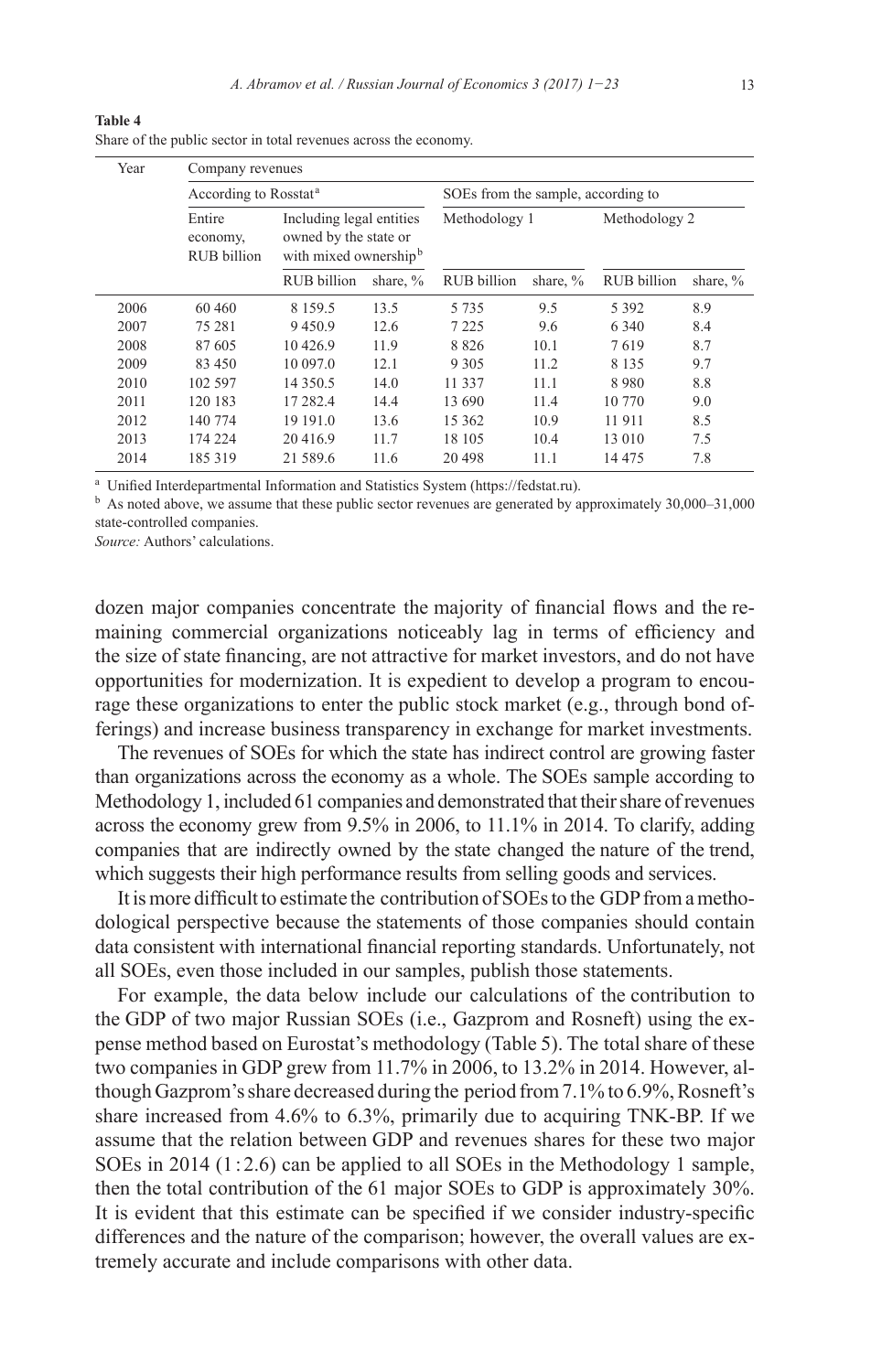| Company |            | $2006$ , share of: |                |            | $2014$ , share of: |                |  |
|---------|------------|--------------------|----------------|------------|--------------------|----------------|--|
|         | <b>GDP</b> | revenues           | capitalization | <b>GDP</b> | revenues           | capitalization |  |
| Gazprom |            |                    | 28.1           | 6.9        | 2.2                | 13.3           |  |
| Rosneft | 4.6        |                    | 10.1           | 6.3        | 2.9                | 9.0            |  |
| Total   |            | 4.2                | 38.2           | 13.2       | 5. I               | 14.2           |  |

Share of Gazprom and Rosneft in the GDP, revenues, and total capitalization, 2006 and 2014 (%).

*Source:* Authors' calculations.

The contribution of Russian SOEs to GDP, as calculated by the IMF for a smaller sample, noticeably exceeds our estimates. According to IMF calculations (Hughes et al., 2014) based on the expenses aggregation method, in 2012, 26 major stateowned companies produced 28% of the Russian GDP, which is comparable to the SOEs contribution to GDP according to our estimate for 61 major companies. Concurrently, the estimate of the contribution of the entire public sector, including budget-funded organizations to the GDP as indicated by the IMF based on 2012 data, at 68%, is fairly consistent with similar FAS calculations (2016). According to them, the aggregate contribution of the state and state-owned companies to the Russian GDP was approximately 70%, in 2005, this figure did not exceed 35%.

Clearly, the above example provides only approximate estimates of the contributions made by companies to the GDP, because of the lack of a unified methodology for calculating added value created by specific companies in Russia. Other funded calculation methods of the GDP at the level of specific companies should consider using evaluation methodologies for the respective indicators that were developed by Eurostat (2014) and require all public state-owned enterprises to publish IFRS statements.

#### *3.3. The role of SOEs in the labor market*

Based on official statistics, numerous researchers (see, e.g., Polterovich, 2012; Sprenger, 2010) have noted a trend towards a reduction in employment by stateowned and municipal companies and organizations with mixed ownership. In a review of the Russian economy, OECD experts (OECD, 2009) cited their own estimate of the share of Russian SOEs in overall employment, which decreased from 28.0% in 2000, to 17.0% in 2007. The methodology for this estimate did not consider the total aggregate of companies in the public sector by Rosstat, but only companies that were consistent with the OECD's definition of SOEs. This enables a comparison between employment figures in the OECD sample and our sample according to Methodology 1. Based on Table 6, we can draw the following conclusions.

For state-owned enterprises and organizations with mixed ownership, total employment decreased from 26.9 million (40.0% of employment in the economy) in 2006, to 22.3 million (32.2%) in 2014. Nevertheless, this sector employs approximately  $\frac{1}{3}$  of all individuals employed across the economy.

Another trend in the number of individuals employed by SOEs was observed in both samples. From 2006 to 2014, the number of employees in the largest public SOEs was growing, although not at a very high rate. For example, in the SOEs sample according to Methodology 2, employment increased from 3.0 million (4.5% of total employment) in 2006, to 3.2 million (4.7%) in 2014.

**Table 5**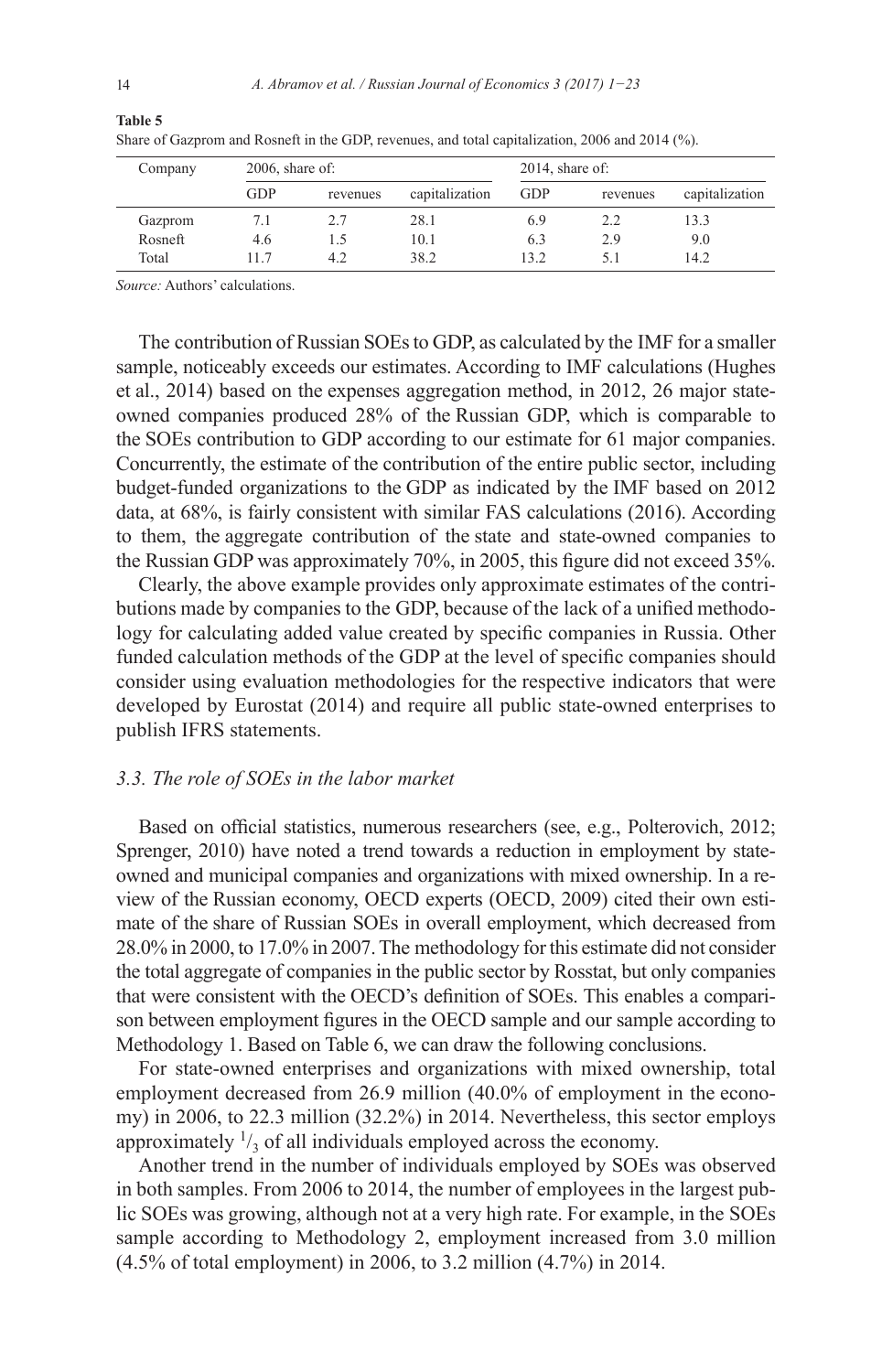| Year | Employment                                                                                                      |                                    |      |                                        |             |                           |             |  |
|------|-----------------------------------------------------------------------------------------------------------------|------------------------------------|------|----------------------------------------|-------------|---------------------------|-------------|--|
|      | according to Rosstat*                                                                                           |                                    |      | for SOEs from the sample, according to |             |                           |             |  |
|      | including legal entities<br>entire<br>owned by the state or<br>economy,<br>thousands of<br>with mixed ownership |                                    |      | Methodology 1                          |             | Methodology 2             |             |  |
|      | employees                                                                                                       | thousands of share, %<br>employees |      | thousands of<br>employees              | share, $\%$ | thousands of<br>employees | share, $\%$ |  |
| 2006 | 67 174                                                                                                          | 26 893                             | 40.0 | 2868                                   | 4.3         | 3 0 3 1                   | 4.5         |  |
| 2007 | 68 019                                                                                                          | 26 3 8 7                           | 38.8 | 3 0 0 0                                | 4.4         | 2957                      | 4.3         |  |
| 2008 | 68 474                                                                                                          | 25 804                             | 37.7 | 2 8 6 0                                | 4.2         | 2977                      | 4.3         |  |
| 2009 | 67463                                                                                                           | 24 9 38                            | 37.0 | 2 7 4 7                                | 4.1         | 2759                      | 4.1         |  |
| 2010 | 67 577                                                                                                          | 24 4 4 6                           | 36.2 | 3 0 4 5                                | 4.5         | 2961                      | 4.4         |  |
| 2011 | 67 727                                                                                                          | 24 18 6                            | 35.7 | 3 3 1 0                                | 4.9         | 3 209                     | 4.7         |  |
| 2012 | 67968                                                                                                           | 23 549                             | 34.6 | 3 3 1 2                                | 4.9         | 3 1 7 4                   | 4.7         |  |
| 2013 | 67 901                                                                                                          | 22 990                             | 33.9 | 3 3 6 6                                | 5.0         | 3 1 6 7                   | 4.7         |  |
| 2014 | 67800                                                                                                           | 22 300                             | 32.9 | 3 4 0 2                                | 5.0         | 3 1 8 6                   | 4.7         |  |

**Table 6** Public sector share of total employment across the economy.

\* Unified Interdepartmental Information and Statistics System (https://www.fedstat.ru).

*Source:* Authors' calculations.

Major SOEs employ a small portion of those employed by state-owned enterprises and organizations with mixed ownership. For example, in 2014, 54 companies in the sample according to Methodology 2 employed only 3.1 million individuals, or 14% of 22.3 million across all of the state-owned companies documented by Rosstat. This is quite explainable, because the majority of employees in the public sector are employed by budget-funded and autonomous institutions and other stateowned and mixed-ownership organizations that do not generate revenue.

This study suggests there are significant differences between public and private SOEs in terms of the number of employees and their productivity. According to OECD (2009), in 2007, all SOEs employed 17.0% of all employees; however, 61 major public SOEs (for the Methodology 1 sample) employed only 4.4%. However, 2007 data from Table 4 demonstrate that all state-owned and mixedownership companies earned 12.6% of the revenues across the economy and we assume that this resulted from the operations of the same SOEs described by the OECD. Concurrently, the 61 major SOEs earned 9.6% of the revenues. Therefore, according to 2007 calculations, major public companies accounted for 25% of the employment and 77% of the revenues across all SOEs, while the remaining non-public SOEs accounted for 75% of the employment and 23% of the revenues. There is a clear gap in labor productivity in favor of public SOEs when compared to closed companies. We assume that entering the public capital market could improve the efficiency of a large number of closed state-owned enterprises and accelerate economic growth.

Figure 5 compares the share of employment by Russian SOEs according to Methodology 1 to similar indicators for 2012 for the listed foreign state-owned enterprises (see OECD, 2016). Initially, these results seem paradoxical. It appears that the share of employees at public SOEs in Russia is among the lowest in the world. In 2012, this figure for Russian companies was only 4.9% of total employment in the economy, with 15% on average across the OECD and 61% in China. In our opinion, this indicates that only a small number of companies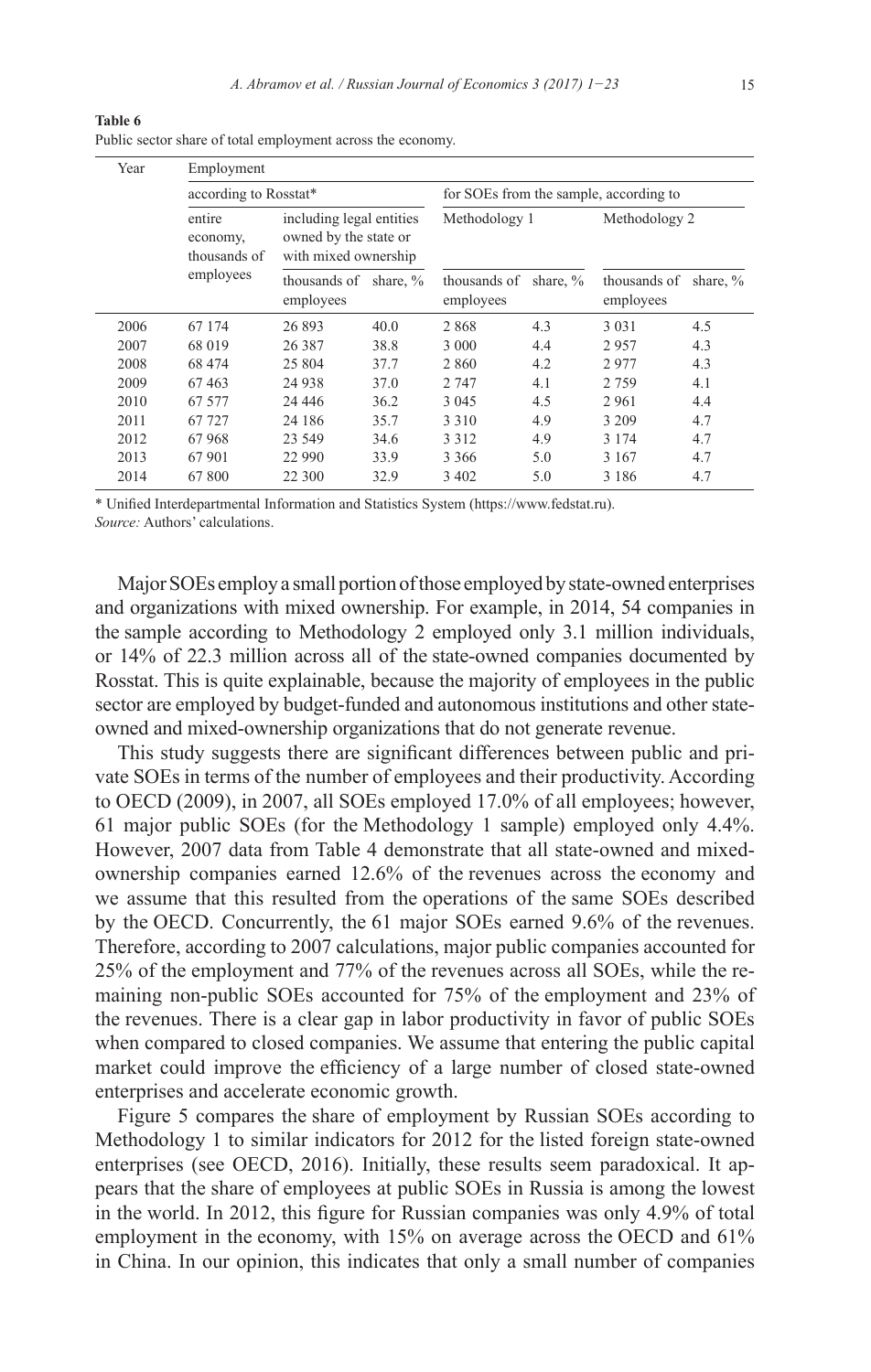

*Sources:* Russian data from authors' calculations; other countries from OECD, 2016.

(including SOEs) are entering the (public) exchange securities market. Companies that do not enter the public capital markets are, as a rule, less exposed to market pressure and can maintain a justified number of employees. Moreover, based on social considerations, these companies often pursue a more conservative policy and do not increase employment.

# **4. Specific features of direct and indirect state ownership**

In the majority of prior studies on the role of SOEs in the economy, all company data are considered as a single array, which is hardly justifiable because direct and indirect ownership requires not only different mechanisms to control company operations but also various entities that act on behalf of the state. Under these conditions, it would be logical to presume that the economic results of the two groups of SOEs will differ.

# *4.1. Evaluation of shareholdings directly and indirectly owned by the state*

The evaluation of the market value of shareholdings that are directly and indirectly owned by the state was based on all 114 companies included in the sample, regardless of the size of the shareholdings (Fig.  $6$ ).<sup>13</sup>

The value of shareholdings was calculated only for public companies that disclosed their closing share price at the Moscow Stock Exchange at the end of each year. This implies that not all companies in the sample for which the state owned shares had quotes for their shares. Specifically, major organizations such as Russian

<sup>&</sup>lt;sup>13</sup> The number of companies in the sample for which the state's direct and indirect share exceeded zero was 74.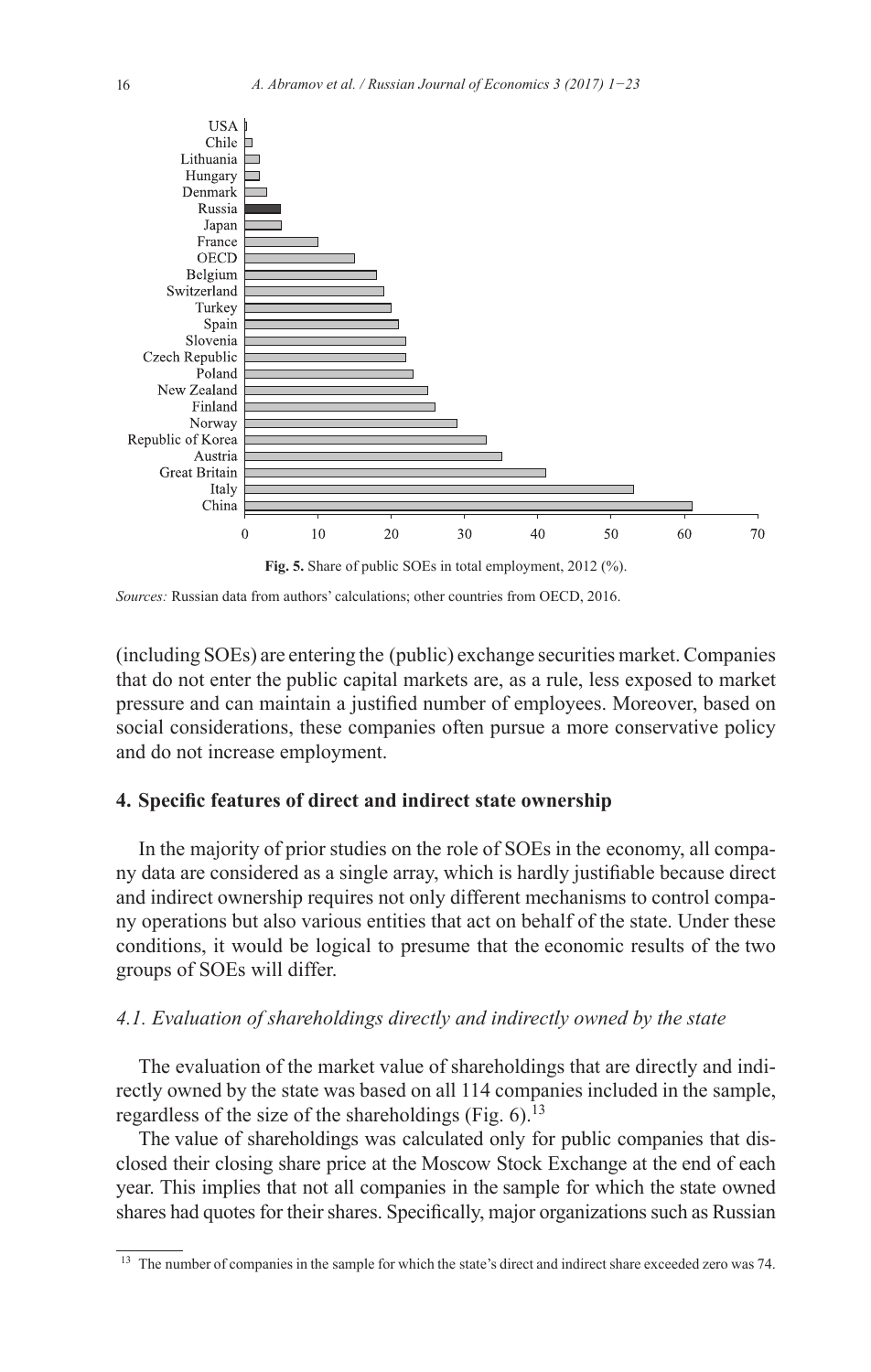

**Fig. 6.** Market value of shareholdings in companies directly and indirectly owned by the state and their share in total market capitalization on the Moscow Stock Exchange, 2006–2014.

*Source:* Authors' calculations based on Moscow Stock Exchange data.

Railways, Russian Post, and companies in the military-industrial complex communicated with the exchange when placing their bonds. However, their shares are not traded on the organized market. Therefore, they were not included in this estimate.

From 2006 to 2014, the value of shareholdings that were directly and indirectly owned by the state decreased both in absolute and relative terms. The market value of shareholdings directly owned by the state decreased from RUB 4.7 trillion in 2006, to RUB 3.5 trillion in 2014, or by 25.5%. Accordingly, their share of the total market capitalization for all companies traded on the Moscow Stock Exchange declined from 18.4% to 15.0%. The market value of shareholdings that were indirectly owned by the state decreased from RUB 2.9 trillion in 2006, to RUB 2.2 trillion in 2014, or by 24.1% and its share of the total market capitalization of Russian issuers decreased from 11.2% to 9.5%. This may have occurred because not only did the capitalization of private companies in the sample grow faster or decrease slower than SOEs capitalization, but major privatization transactions involving the shares of a number of SOEs were conducted during the period under review. From 2006 to 2014, because of the privatization of Rosneft, Sberbank of Russia, VTB, and ALROSA, the value of shareholdings owned by the state decreased by roughly RUB 1.2 trillion.

#### *4.2. The capitalization of companies directly and indirectly owned by the state*

The second method for comparing companies whose shares (stakes) were directly or indirectly owned by the state required a separate comparison of performance indicators between the two groups of companies. One of the groups included all organizations for which any shareholding (stake) was directly owned by the state; the other group included organizations whose shares (stakes) were indirectly owned by the state. Companies (e.g., Gazprom) with shareholdings that were both directly and indirectly owned by the state were included in both groups (Table 7).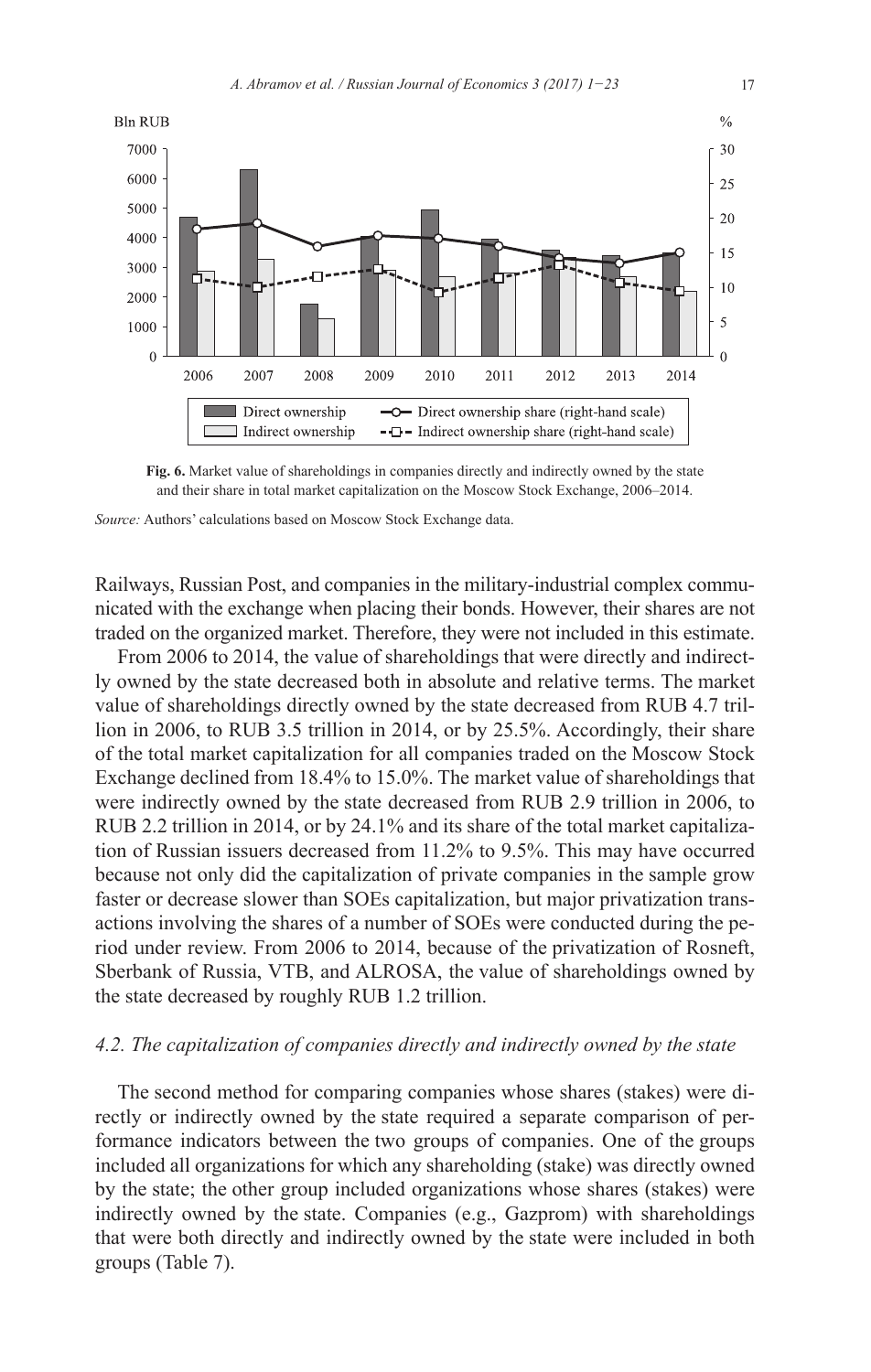#### **Table 7**

| Year | Company capitalization<br>on the Moscow<br>Stock Exchange, | Specific weight of capitalization of sampled companies<br>with state-owned shares, % |      |      |  |  |
|------|------------------------------------------------------------|--------------------------------------------------------------------------------------|------|------|--|--|
|      | total RUB billion                                          | D&IO                                                                                 | DO   | IO   |  |  |
| 2006 | 25 4 8 2                                                   | 54.9                                                                                 | 43.3 | 40.0 |  |  |
| 2007 | 32 740                                                     | 53.1                                                                                 | 44.6 | 34.2 |  |  |
| 2008 | 11 017                                                     | 51.8                                                                                 | 38.7 | 36.7 |  |  |
| 2009 | 23 091                                                     | 51.9                                                                                 | 39.2 | 32.2 |  |  |
| 2010 | 28 975                                                     | 45.5                                                                                 | 36.1 | 25.9 |  |  |
| 2011 | 24 7 54                                                    | 46.3                                                                                 | 35.8 | 30.5 |  |  |
| 2012 | 25 213                                                     | 45.0                                                                                 | 31.7 | 29.9 |  |  |
| 2013 | 25 3 24                                                    | 42.9                                                                                 | 30.8 | 27.4 |  |  |
| 2014 | 23 156                                                     | 44.2                                                                                 | 33.4 | 25.0 |  |  |

Capitalization of sampled companies compared to the total capitalization for all companies on the Moscow Stock Exchange, 2006–2014.

*Notes.* D&IO refers to direct and indirect ownership; DO refers to direct ownership; IO refers to indirect ownership. Here and in Tables 8 and 9, a simple addition of DO and IO indicators does not equal D&IO because the samples of DO and IO companies may include the same companies if a portion of their shares were either directly or indirectly owned by the state.

*Source:* Authors' calculations.

In this case, we discovered a trend towards a faster reduction in the share of capitalization of companies with shareholdings that were indirectly owned by the state when compared to the capitalization of joint-stock companies with direct ownership. In 2006, the share of capitalization by organizations with direct state ownership was 43.3% of the total capitalization of issuers on the Moscow Stock Exchange and companies with indirect state ownership accounted for 40.0%. In 2014, the specific weight of capitalization for organizations with direct state ownership fell to 33.4% (by 9.9 p.p.) and companies with indirect state ownership dropped to 25.0% (by 15 p.p.).

#### *4.3. Revenues of companies directly and indirectly owned by the state*

As illustrated in Table 8, from 2006 to 2014, when compared to the general trend towards an increasing share of SOEs directly owned by the state, corresponding revenues declined from 8.9% in 2006 to 7.8% in 2014 and increasing

| Year | Revenues for the total<br>economy, RUB billion | Specific weighting of revenues for sampled companies<br>with state-owned shares, % |     |     |  |  |
|------|------------------------------------------------|------------------------------------------------------------------------------------|-----|-----|--|--|
|      |                                                | D&IO                                                                               | DO  | Ю   |  |  |
| 2006 | 60 460                                         | 10.9                                                                               | 8.9 | 4.7 |  |  |
| 2007 | 75 281                                         | 10.5                                                                               | 8.4 | 4.8 |  |  |
| 2008 | 87 605                                         | 11.3                                                                               | 8.7 | 5.8 |  |  |
| 2009 | 83 450                                         | 12.1                                                                               | 9.7 | 5.9 |  |  |
| 2010 | 102.597                                        | 11.5                                                                               | 8.8 | 6.2 |  |  |
| 2011 | 120 183                                        | 11.7                                                                               | 9.0 | 6.8 |  |  |
| 2012 | 140 774                                        | 11.2                                                                               | 8.5 | 6.8 |  |  |
| 2013 | 174 224                                        | 10.7                                                                               | 7.5 | 6.4 |  |  |
| 2014 | 185 319                                        | 11.7                                                                               | 7.8 | 6.4 |  |  |

**Table 8**

Revenues of sampled companies compared to revenues across the economy, 2006 –2014.

*Source:* Authors' calculations.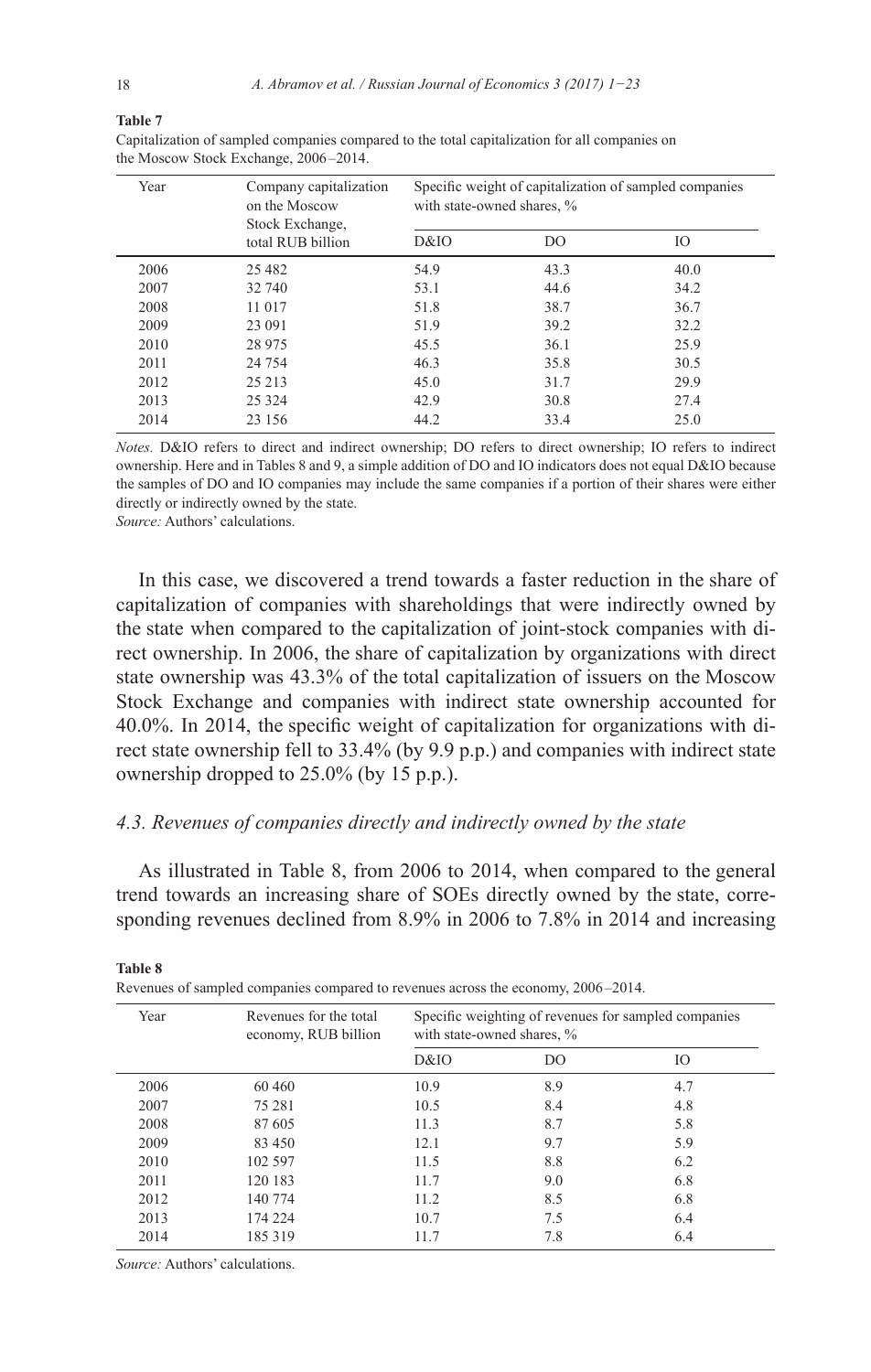from 4.7% to 6.4% in the sample of organizations with indirect ownership. Sales by SOEs with indirect state ownership grew faster than SOEs directly owned by the state and privately owned organizations.

# *4.4. Number of employees of companies directly and indirectly owned by the state*

Table 9 indicates that the relative indicator of the number of employees and its trend differ substantially for companies directly and indirectly owned by the state. First, the percent of individuals employed by SOEs indirectly owned by the state was substantially lower than for directly owned companies. Concurrently, based on relative revenues, the gap between the results for these groups was not very wide. For example, in 2014, companies that were indirectly owned by the state employed only 1.4% of everyone employed in the Russian economy (Table 9), but they accounted for 6.4% of total revenues (see Table 8); however, directly owned enterprises employed 4.5% of all workers and accounted for 7.8% of total revenues. This comparison indicates a higher level of efficiency for companies that were indirectly owned by the state than those that were directly owned by the state.

Second, over the period under review, the number of employees in companies indirectly owned by the state grew faster than for directly owned SOEs. From 2006 to 2014, the proportion of the number of employees for directly owned SOEs changed only slightly, from 4.4% in 2006 to 4.5% in 2014. However, for the sample of organizations that were indirectly owned by the state, employment grew from 0.9% to 1.4%, or by 55.6%. Therefore, SOEs that were indirectly owned by the state grew faster than all other companies in the sample in terms of creating new jobs with relatively high labor productivity.

#### **5. Indicator comparison between SOEs and private firms**

Based on Table 10 data, we tentatively conclude that, in terms of labor productivity (revenue per employee), private companies in our sample significantly surpassed both SOEs combined and SOEs directly and indirectly owned by the state. The labor productivity of SOEs that were indirectly owned by the state noticeably exceeded that of directly owned SOEs. In 2014, revenues for fully

**Table 9**

|      | across the economy, $2000 - 2014$ .      |                                                                                     |                |     |  |  |
|------|------------------------------------------|-------------------------------------------------------------------------------------|----------------|-----|--|--|
| Year | Employment across<br>the economy, total, | Specific proportion of employees in sampled<br>companies with state-owned shares, % |                |     |  |  |
|      | thousands of people                      | D&IO                                                                                | D <sub>O</sub> | IO  |  |  |
| 2006 | 69 169                                   | 4.6                                                                                 | 4.4            | 0.9 |  |  |
| 2007 | 70 770                                   | 4.5                                                                                 | 4.2            | 1.0 |  |  |
| 2008 | 71 003                                   | 4.6                                                                                 | 4.2            | 1.1 |  |  |
| 2009 | 69 410                                   | 4.3                                                                                 | 4.0            | 1.2 |  |  |
| 2010 | 69 9 34                                  | 4.6                                                                                 | 4.2            | 1.2 |  |  |
| 2011 | 70 857                                   | 4.8                                                                                 | 4.5            | 1.4 |  |  |
| 2012 | 71 545                                   | 4.8                                                                                 | 4.4            | 1.7 |  |  |
| 2013 | 71 391                                   | 4.9                                                                                 | 4.4            | 1.6 |  |  |
| 2014 | 71 539                                   | 5.1                                                                                 | 4.5            | 1.4 |  |  |
|      |                                          |                                                                                     |                |     |  |  |

Number of employees of sampled companies compared to total employment across the economy.  $2006 - 2014$ 

*Source:* Authors' calculations.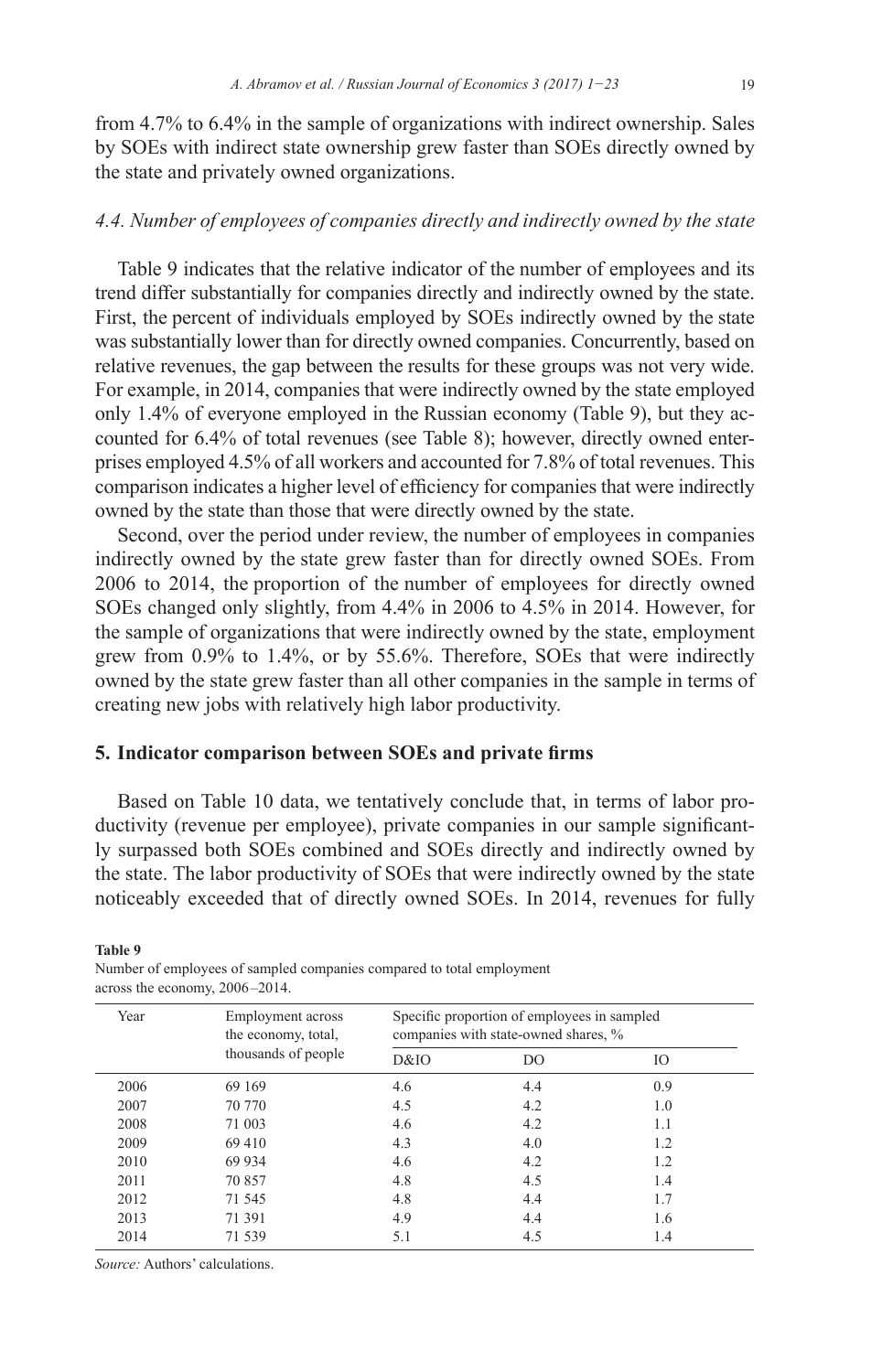| Year |       | Labor productivity       |      |       |                                              |       |                |       |
|------|-------|--------------------------|------|-------|----------------------------------------------|-------|----------------|-------|
|      |       | RUB million per employee |      |       | $\%$ (private company (PC) indicator = 100%) |       |                |       |
|      | PC    | Ю                        | DO   | Total | PC                                           | IО    | D <sub>O</sub> | Total |
| 2006 | 4.91  | 3.98                     | 1.39 | 2.07  | 100.0                                        | 81.1  | 28.3           | 42.2  |
| 2007 | 4.73  | 4.98                     | 1.85 | 2.76  | 100.0                                        | 105.3 | 39.1           | 58.4  |
| 2008 | 7.16  | 6.07                     | 2.31 | 3.47  | 100.0                                        | 84.8  | 32.3           | 48.5  |
| 2009 | 6.04  | 5.82                     | 2.63 | 3.60  | 100.0                                        | 96.4  | 43.5           | 59.6  |
| 2010 | 7.51  | 7.13                     | 3.03 | 4.39  | 100.0                                        | 94.9  | 40.3           | 58.5  |
| 2011 | 9.29  | 7.96                     | 3.42 | 5.12  | 100.0                                        | 85.7  | 36.8           | 55.1  |
| 2012 | 10.28 | 7.72                     | 3.82 | 5.70  | 100.0                                        | 75.1  | 37.2           | 55.4  |
| 2013 | 10.79 | 9.74                     | 4.19 | 6.25  | 100.0                                        | 90.3  | 38.8           | 57.9  |
| 2014 | 12.53 | 11.79                    | 4.64 | 6.92  | 100.0                                        | 94.1  | 37.0           | 52.2  |

**Table 10**  Labor productivity for sampled companies, 2006–2014.

*Note:* PC refers to private companies (state-owned share = 0). *Source:* Authors' calculations.

private companies reached RUB 12.5 million per employee on average, compared to RUB 4.6 million for directly owned SOEs and RUB 11.8 million for SOEs that were indirectly owned by the state. Over time, the labor productivity gap between private companies and mixed-ownership organizations narrowed, primarily occurred because of growth in labor productivity among companies that were indirectly owned by the state. This may be because following the 2008 crisis, SOEs enjoyed more favorable conditions in terms of business financing from centralized sources.

This is evidenced, in particular, by a higher level of long-term debt for stateowned companies when compared to private firms, which we will review in detail in an upcoming article. In 2006, the ratio of revenue per employee between PC and IO was 100:81, in 2014 this ratio was 100:94. The gap for companies directly owned by the state decreased from  $100:28$  to  $100:37$ .

# **6. Conclusions**

We will now summarize the results. Numerous studies have noted the increased participation of the state in the Russian economy beginning in the mid-2000s (see, e.g., Kudrin and Gurvich, 2014; Vyugin, 2016). We agree with this point, but should note that this phenomenon was not accompanied by a strengthening in the positions of major state-owned enterprises in total Russian market capitalization, sales, and employment.

Based on the results of our study, we can identify two key trends in public sector development as it relates to SOEs. From 2000 to 2008, there was a specific trend towards a quantitative expansion of the public sector, which was clearly manifested by its capitalization trends. However, this trend later changed and the share of SOEs among key economic indicators stabilized or decreased somewhat (although we should note that to a certain extent, the cyclical nature of these indicators is subject to macroeconomic conditions).

In 2007, the trend in SOE market capitalization changed; from 2006 to 2014, the share of SOEs in total capitalization dropped substantially from 52.6% to 39.3%. From 2006 to 2014, the share of revenues and total employment by major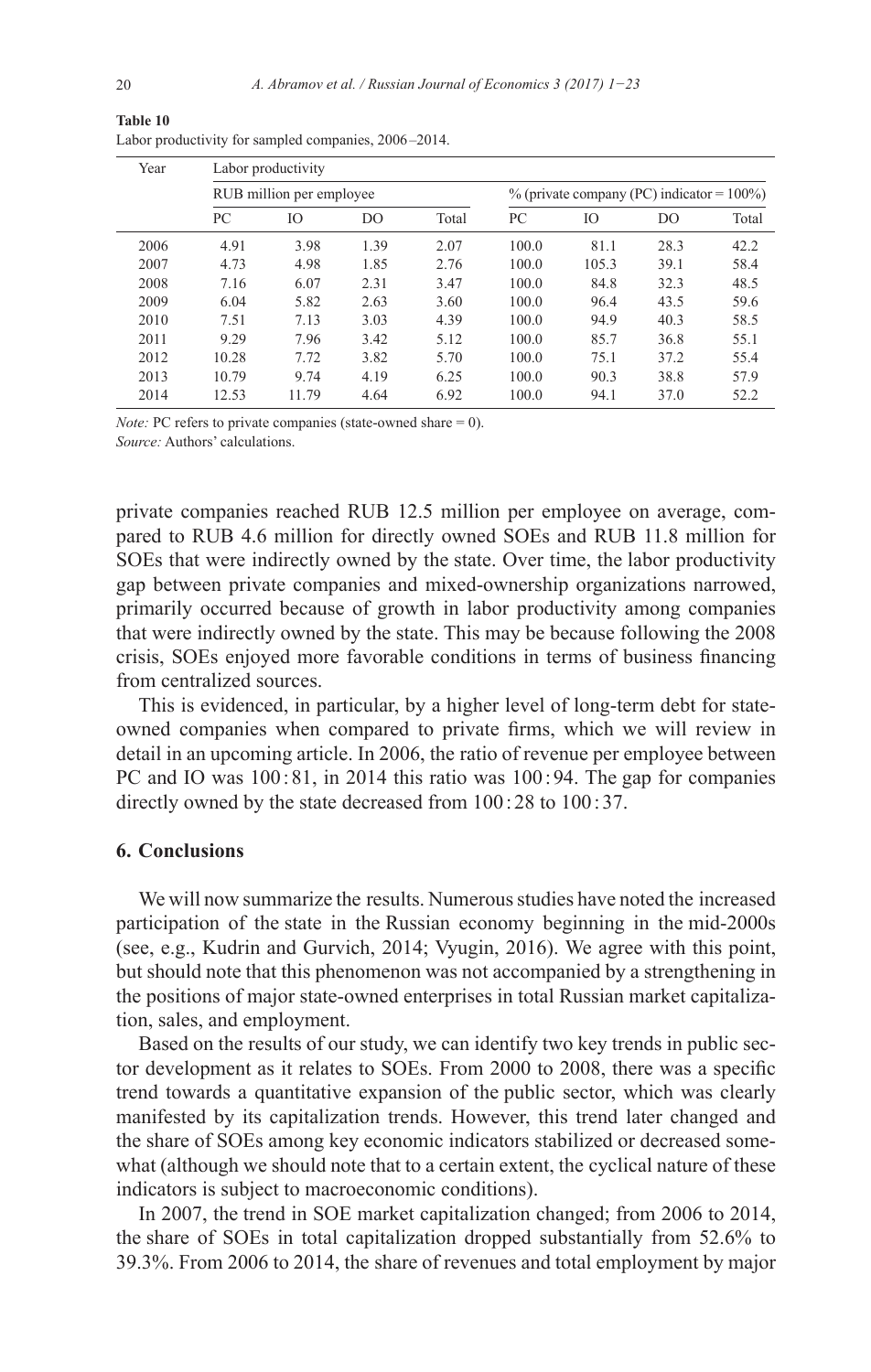SOEs increased moderately from 9.5% to 11.1% and from 4.3% to 5.0%, respectively (based on the sample according to Methodology 1 which included 61 major public SOEs).

According to our calculations, the contribution of SOEs to the total Russian GDP is slightly lower than the IMF estimates (Hughes et al., 2014). We determined that the share of 61 major SOEs in the GDP was approximately 30% in 2014; the IMF estimated nearly the same share of GDP (28%) for only 26 major state-owned companies.

It should be noted that in Russia, the number of companies that operated in the public sector decreased from 2010 to 2016, but the level of direct and indirect involvement of the state in the economy, particularly in specific sectors (through major state-owned banks and state corporations), remained high. This implies that the strengthening of the state's role in the economy entered a new, qualitative, stage. This new role is characterized by the following forms: an increased role of state-owned organizations (including those not directly involved in economic transactions) in the distribution of financial resources and in control over economic agents; the activation and acquired regulatory functions for newly created vertically integrated organizations in a number of industries, state corporations and other development institutions; the transfer of non-public state-owned company property into capital, "pseudo-privatization" processes; and the expansion of spheres (control areas) of government regulation rather than a simple increase in the shareholdings owned by the state in the capital of major public companies.

The scale of these processes is not clearly evident. However, the informal nationalization of the private sector of the economy and the emergence of "private state-owned companies" are significant consequences (see Radygin et al., 2015).

Increased involvement of the state in the economy did not have a positive impact on the market price of public SOE shares that were directly or indirectly owned by the state. The market value of shareholdings that were directly owned by the state decreased from RUB 4.7 trillion in 2006 to RUB 3.5 trillion in 2014 and shareholdings that were indirectly owned by the state decreased from RUB 2.9 trillion to RUB 2.2 trillion. The trend towards reduced capitalization in the Russian stock market, observed between 2008 and 2014, has affected both state-owned and private companies. However, the capitalization of SOEs decreased faster than the capitalization of private joint-stock companies, although major state-owned companies received more government support during the period under review. The share of total Russian stock market capitalization for SOEs is nearly 40% and remains one of the highest in comparison with OECD countries, which averages slightly more than 2%.

In terms of labor productivity per employee, the SOEs analyzed in this study lagged far behind private companies within the sample, although from 2006 to 2014, this gap was slightly reduced. In terms of this criterion, the SOE indicator was slightly higher than the 50% demonstrated by private companies, while major public SOEs in our sample far surpassed non-public SOEs considered to be state-owned and mixed-ownership companies by Rosstat. It is necessary to increase efforts to turn non-public SOEs into public joint-stock companies and affect their entrance to the public capital market.

SOEs are not a homogeneous group and include companies that are directly and indirectly owned by the state and differ significantly in terms of performance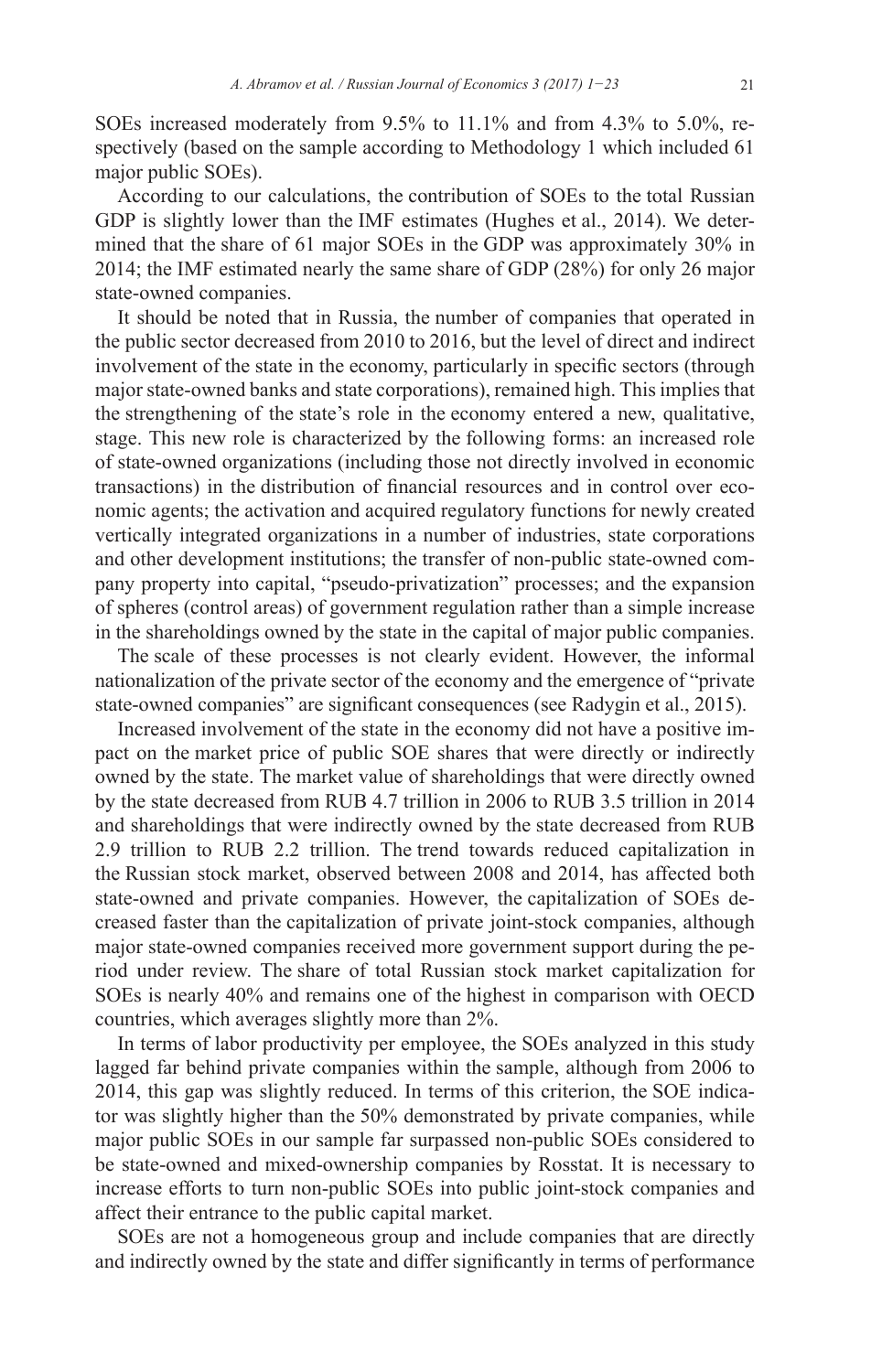efficiency. In terms of labor productivity, SOEs indirectly owned by the state lagged behind private companies, but noticeably surpassed SOEs that were directly owned by the state. Concurrently, indirect state ownership, to a certain extent, acts as an alternative to privatization; it can be created by transferring shareholdings owned by the state to independent commercial entities, such as Rosneftegaz, state corporations, and other development institutions, or by stateowned entities that acquire SOEs shareholdings in the market. From this perspective, the higher performance efficiency of SOEs that were indirectly owned by the state may indicate that the state acquires the shareholdings of more efficient SOEs, which ultimately limits their privatization opportunities, i.e., their transition to a private business. In addition, our calculations demonstrated that from 2006 to 2014, the capitalization of SOEs indirectly owned by the state decreased faster than for companies that were directly owned by the state.

Our empirical analysis suggests more general conclusions and recommendations that are relevant for long-term economic policy goals, particularly for privatization.

We should improve the statistical accounting practices of state-owned and mixed-ownership companies and separate state-owned enterprises as independent statistical entities that meet the criteria used by the OECD (in our study, we sampled SOEs according to Methodology 1 by using these criteria).

To overcome the performance efficiency gap between private companies and SOEs, it is advisable to increase privatization of shareholdings that are directly and indirectly owned by the state. This problem can be solved in a number of ways, including the following: by increasing the level of corporate governance in SOEs by applying corporate governance principles (2014 Code) to state corporations; by enhancing monitoring of the operations of government owned companies by government agencies; by establishing target indicators for management teams to reduce costs and improve the efficiency of companies; and by providing 100% coverage and monitoring of SOEs development strategies according to which their operating plans should be approved on an annual basis.

Significant reserves for improving labor productivity and capitalization growth of the Russian stock market require a reduction in the state's involvement in nonpublic companies and incentives for SOEs to enter the public stock market. These companies account for a significant share of employment in the Russian economy and their contribution to the goods and services sales and capitalization remains low.

Monitoring shareholdings (stakes) that are directly and indirectly owned by the state is becoming increasingly relevant. In a number of cases, the growth of indirect state ownership may indicate increased risks associated with a problem in managing shareholdings (stakes) that are owned by the state, which requires a thorough analysis of such transactions in terms of their impact on improving the efficiency of controlling state-owned property.

It is important to identify the "core" of the public sector and its target functions and set optimal levels for the state's direct involvement in companies related to the public sector.

Restrictions (independent expert review and public discussion) should be established on the creation of new public sector entities, new SOEs, and integrated entities including a ban on SOEs asset increases through privatized property.

It is advisable to develop alternative methods to secure public interests other than the direct involvement of the state in a given company's capital.